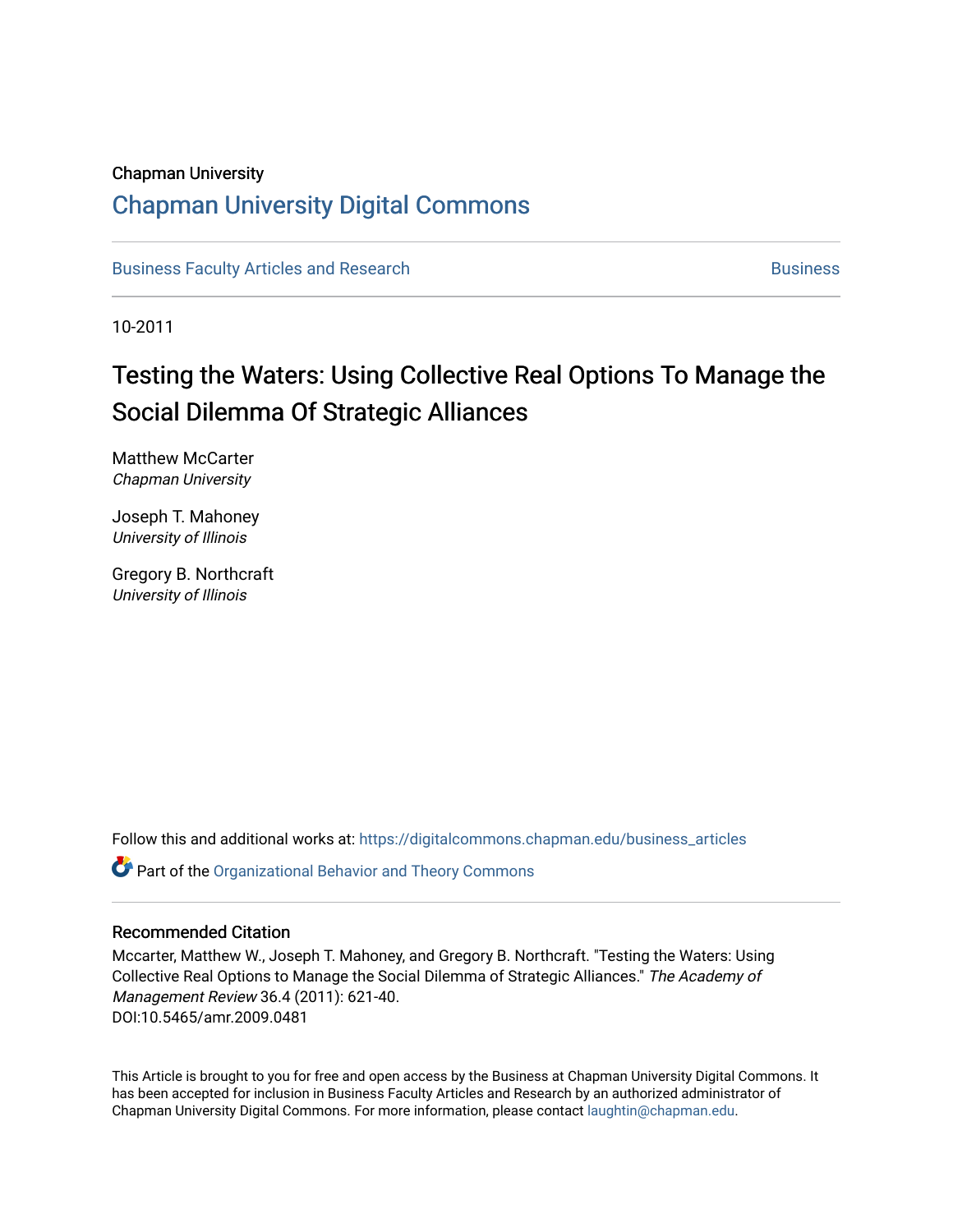### Testing the Waters: Using Collective Real Options To Manage the Social Dilemma Of Strategic Alliances

### **Comments**

This article was originally published in The Academy of Management Review, volume 36, issue 4, in 2011. [DOI: 10.5465/amr.2009.0481](http://dx.doi.org/10.5465/amr.2009.0481) 

Copyright Academy of Management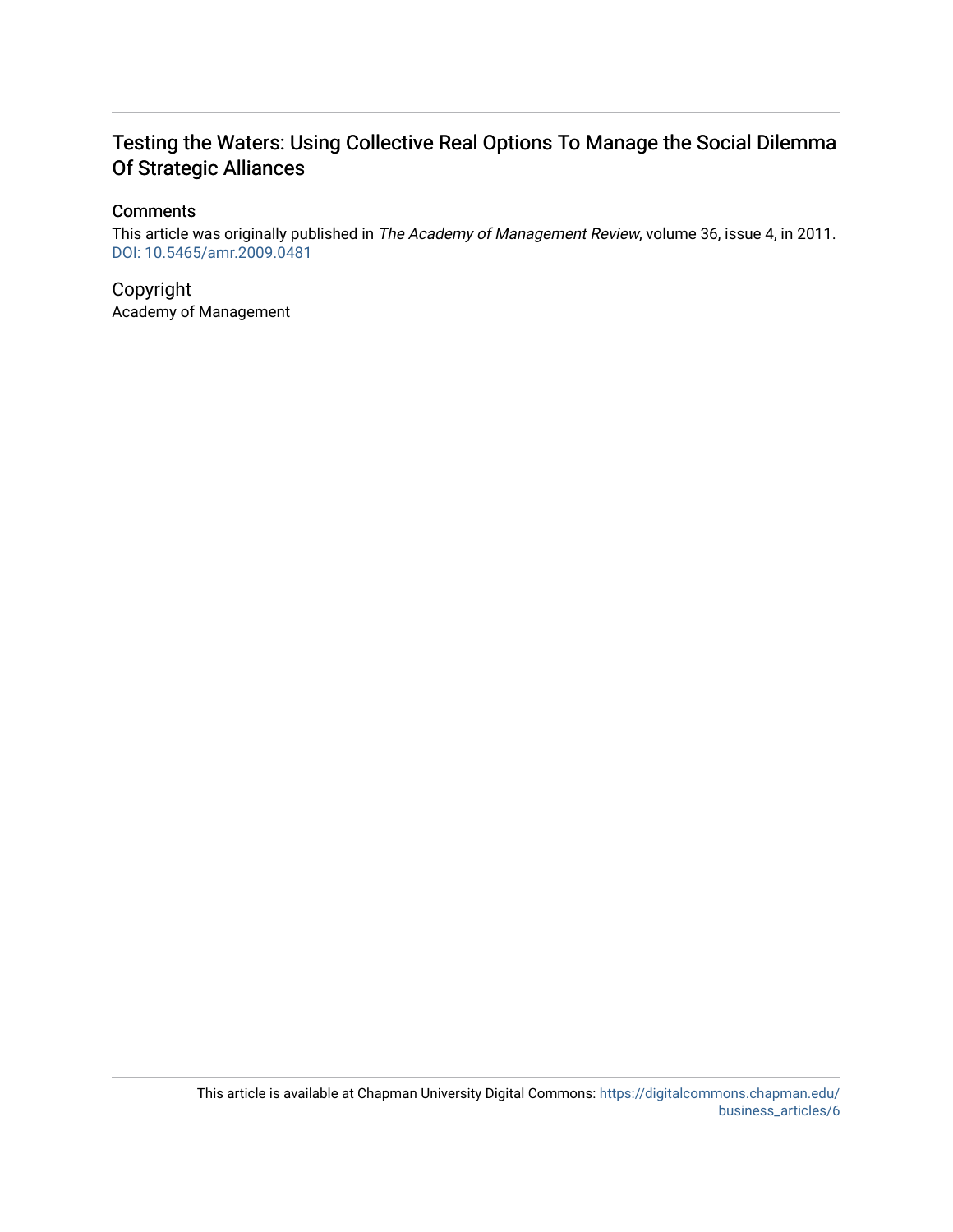### **TESTING THE WATERS: USING COLLECTIVE REAL OPTIONS TO MANAGE THE SOCIAL DILEMMA OF STRATEGIC ALLIANCES**

**MATTHEW W. MCCARTER Chapman University**

#### **JOSEPH T. MAHONEY GREGORY B. NORTHCRAFT University of Illinois at Urbana-Champaign**

**We extend real options research by introducing the concept of collective real options and model how collective real options provide strategic alliances a mechanism to manage social uncertainty. Collective real options manage social uncertainty by producing relational small wins that develop trust. The amount of trust developed by acquiring a collective real option depends on the exposure of alliance partners. Alliance partner reputation also plays an important role in the impact of collective real options.**

Strategic alliances are "voluntary arrangements [among two or more organizations] involving the exchange, sharing, or co-development of products, technologies, or services" (Gulati, 1998: 293) and are a means for organizations to achieve goals they could not attain independently. Alliances create value through the pooling of resources to provide alliance partners with competitive advantages over rivals (Das & Teng, 2000; Hardy, Phillips, & Lawrence, 2003). However, alliances often fail to create their anticipated benefits (Gottschalg & Zollo, 2007; Kale, Dyer, & Singh, 2002). This article examines how the use of real options can influence the likelihood of alliance success.

Two critical factors influencing alliance success are environmental uncertainty and social uncertainty. Environmental uncertainty stems from a lack of information about the market and task environment (Bowman & Hurry, 1993; Das & Teng, 1996). As a consequence of environmental uncertainty, alliance partners may fear that their pooled investments will not yield a sufficiently profitable return (McCarter, Rockmann, & Northcraft, 2010), and they may therefore protect their own interests at the expense of the alliance (Luo, 2007). Social uncertainty stems

We express our appreciation to associate editor Jean Philippe-Bonardi and three anonymous reviewers for their input and suggestions.

from a lack of information about the intentions of alliance partners, and it impedes interfirm cooperation because alliance partners may fear they cannot trust each other to do what is best for the alliance (Messick, Allison, & Samuelson, 1988; Park & Ungson, 2001). This lack of trust pushes alliance partners to either underinvest defensively or not enter into the alliance altogether, thereby missing opportunities to capitalize fully on alliance potential (McCarter & Northcraft, 2007).

For the past two decades, real options research on uncertainty in alliance governance (Kogut, 1991) has focused on understanding how alliance partners use real options unilaterally to manage *environmental* uncertainty (Folta, 1998; Reuer & Tong, 2005). We develop  $\alpha$  model of how real options can be used *collectively* to manage *social* uncertainty among alliance partners, thereby enhancing the likelihood of alliance success. The core logic of our model comes in five parts: (1) large-scale alliance cooperation represents a social dilemma requiring trust, (2) collective real options offer alliance partners the opportunity to achieve relational small wins that increase trust, (3) increased trust decreases the perceived vulnerability among alliance partners and, thus, fuels larger-scale alliance cooperation, (4) exposure (the amount of resources put at risk by alliance partners to acquire the collective real option) moderates the effect of a relational small win on trust develop-

Copyright of the Academy of Management, all rights reserved. Contents may not be copied, emailed, posted to a listserv, or otherwise transmitted without the copyright holder's express written permission. Users may print, download, or email articles for individual use only.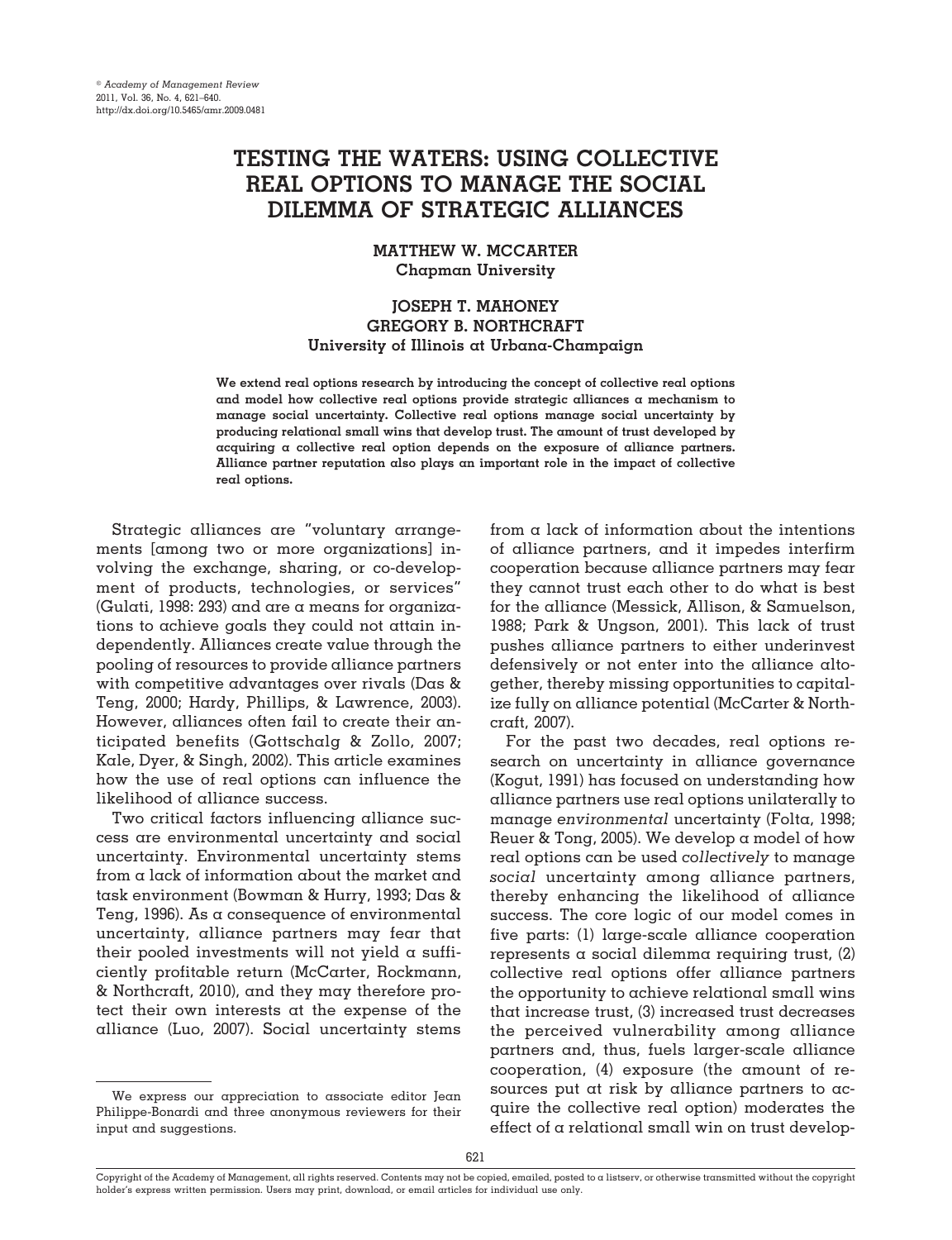ment, and (5) the reputations of alliance partners also play an important role in the impact of collective real options.

Examining how collective real options influence social uncertainty in alliances helps bridge the (often independently studied) structural and motivational approaches to alliance governance. In doing so our conceptualization of real options highlights the importance of social uncertainty—and its management via the psychology of relational small wins—to alliance success.

We begin by first reviewing essential elements of the social dilemma paradigm. Next, we introduce the concept of collective real options as a hybrid approach to managing social uncertainty in alliances. We then propose  $\alpha$  model capturing how collective real options influence trust formation in alliances. We conclude by discussing the theoretical and managerial implications of our model.

#### **STRATEGIC ALLIANCE SOCIAL DILEMMAS: A BRIEF REVIEW**

The social dilemma paradigm has proven very useful in helping understand how social uncertainty influences cooperation among alliance partners (Zeng & Chen, 2003). A *social dilemma*, broadly defined, is a situation in which it appears that being uncooperative can be personally beneficial at the collective's expense unless everyone else in the collective also chooses to be uncooperative, in which case no one benefits (Liebrand, 1983). In strategic alliances partners' resources can be pooled to create a public good—that is, a resource that, once produced, is enjoyed by all alliance partners, whether they contributed or not (Olson, 1965). For instance, a group of firms may pool resources to identify more efficient recycling processes (Tirole, 1996).<sup>1</sup> When an alliance partner contributes private resources to further the alliance's interest—such as contributing people or capital to identify more efficient recycling processes—this action is termed *cooperation* (Dawes, 1980). *Defection* occurs when an alliance partner fails to contribute (or underinvests) private resources toward alliance initiatives (Dawes, 1980).

An alliance partner might underinvest in alliance initiatives for two reasons. First, an alliance partner may attempt to "free ride"— enjoy the created public good (e.g., more efficient recycling processes) without contributing toward its creation. In other words, *offensive defection* occurs when an alliance partner attempts to enjoy the shared benefit without incurring much (if any) cost (Zeng & Chen, 2003). Alternatively, an alliance partner may *defensively defect* underinvest or, in the extreme, not contribute at all—to avoid wasting resources if the alliance partner believes others also will underinvest (Rockmann & Northcraft, 2008). Unfortunately, if enough alliance partners underinvest, regardless of whether offensively or defensively, the public good is not produced and no alliance partners benefit—for example, poor air quality abounds and alliance resources are wasted (Messick & Brewer, 1983). We focus on defensive defection here because even if measures are taken to make offensive defection impossible, an alliance partner may remain suspicious of other alliance partners' intentions and thereby defect defensively to avoid wasting personal resources (McCarter & Northcraft, 2007).<sup>2</sup>

<sup>1</sup> Public goods come in two forms (Cornes & Sandler, 1996). Pure public goods are resources available to anyone in a society or similar large-scale collective—for example, a nation, community, or city. Examples of pure public goods include public radio, national defense, and lighthouses. Private public goods (or club goods) are resources available to anyone within a smaller-scale collective, such as a strategic alliance. Examples of private public goods include new technologies and processes developed in strategic alliances and generic advertising campaigns (e.g., "Got milk?" and "Beef, it's what for dinner!") used in a particular industry. In

this second instance the private public good is public to  $\alpha$ smaller specified collective (e.g., alliance partners) while being privatized from a larger specified collective (e.g., the entire populace of a city). While our propositions are not limited to either form of public good, in this article we refer to examples of private public goods, and we use the abbreviated term *public good* to remain consistent with the types of public goods discussed in the literature on strategic alliances (Agarwal, Croson, & Mahoney, 2010; McCarter & Northcraft, 2007; Zeng & Chen, 2003).

 $2$  The social dilemma paradigm is complementary to other game-theoretic–based paradigms, such as co-opetition and integrative negotiation. The similarity between the social dilemma paradigm and other game-theoretic paradigms is that value creation occurs through cooperative, collective action. The difference resides in the degree of exclusivity between cooperative and competitive actions. In social dilemmas cooperation and defection are interdependent: an alliance partner cannot defect (or cooperate) without affecting the other alliance partners in negative (or positive) ways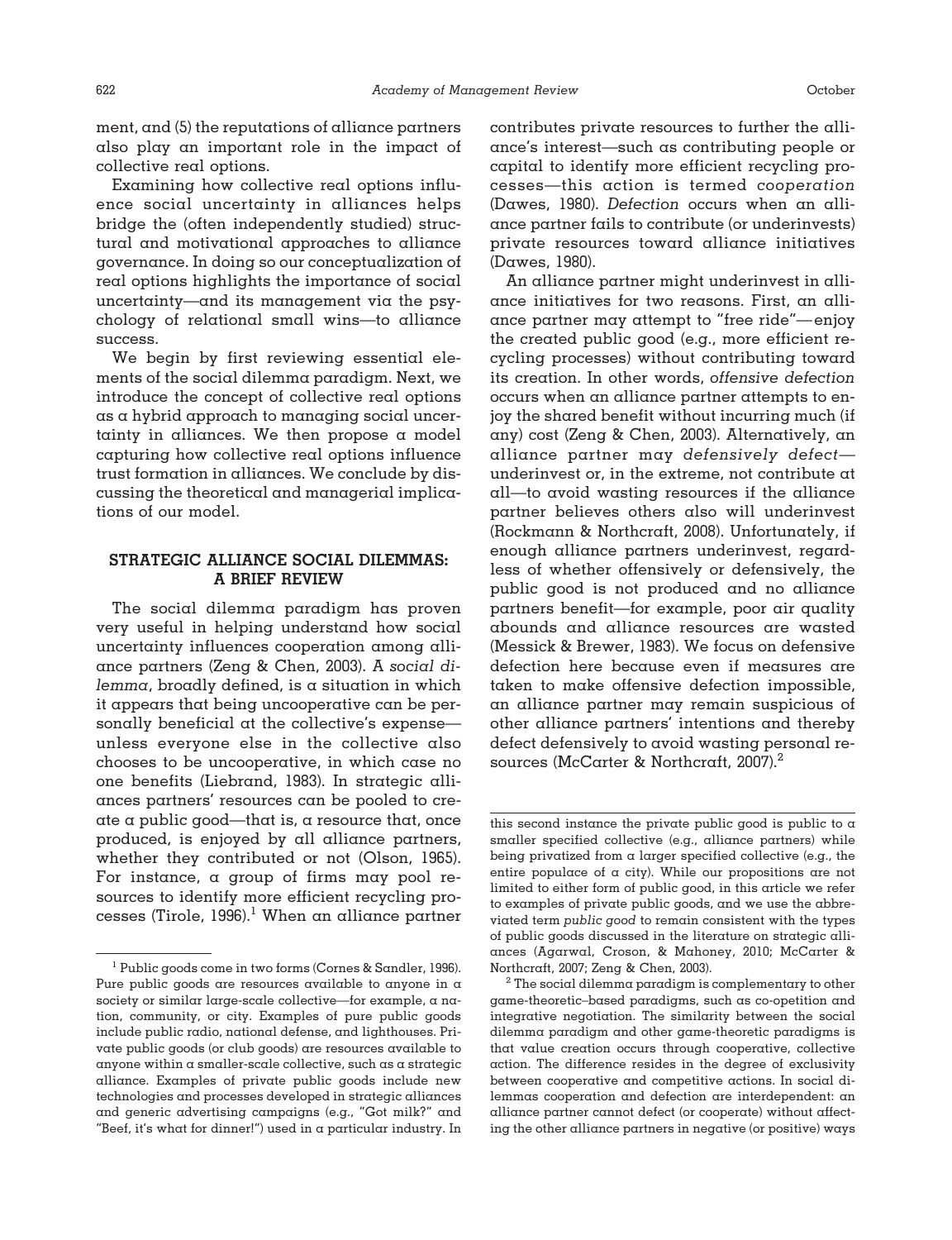#### **Structural and Motivational Approaches to Strategic Alliance Social Dilemmas**

The social dilemma paradigm offers two approaches to managing social uncertainty in alliances: structural and motivational (Kollock, 1998; Zeng & Chen, 2003).<sup>3</sup> Both approaches attempt to mitigate social uncertainty by increasing trust among alliance partners, because trust is a central critical factor determining partner investment in alliance initiatives (McCarter & Northcraft, 2007).

The structural approach seeks to raise alliance partner trust by making defection more costly than cooperation (Hennart, 1988) so that alliance partners will believe no partner has an incentive to defect. Classic structural solutions involve sanctions, such as threatening monetary fines or the spread of bad reputations for defecting alliance partners (Das & Teng, 2002; Zeng & Chen, 2003), and contracting, such as relationship-specific investments (Parkhe, 1993), credible commitments (Williamson, 1983), and selfenforcing agreements (Telser, 1980).

The motivational approach attempts to increase trust by altering how alliance partners perceive each other (Dyer & Singh, 1998; Zaheer & Venkatraman, 1995) so that they will believe no partner is likely to defect, even if there appears to be an incentive to do so. Traditional motivational solutions entail alliance partners' communicating cooperative intent before joint investments are made (Monge et al., 1998) and

encouraging alliance partners to consider each other's needs (Spekman, Isabella, MacAvoy, & Forbes, 1996). For instance, future alliance partners may meet frequently to plan, discuss goals, and communicate intentions before contributing resources toward alliance initiatives (Kanter, 1994; Murray & Mahon, 1993).

#### **Limitations of Structural and Motivational Approaches**

Both structural and motivational solutions, in isolation, are limited in their ability to encourage cooperation among alliance partners (Lichbach, 1996). Structural solutions are unable to cover every possible free-riding loophole (Williamson, 1979), are only effective "if [they] can be done cheaply enough" (Telser, 1980: 28), and can negatively affect how alliance partners think about the alliance. Regarding this last point, contracting (for example) leads alliance partners to trust the contract rather than each other, leaving the relationship vulnerable when the contract is repealed or a weakness in the contract is found (Malhotra & Murnighan, 2002; Sitkin & Roth, 1993). Along these lines, Malhotra and Lumineau's (in press) field study on interfirm contracting shows that when disputes arise, goodwill trust and willingness to continue collaboration among alliance partners decrease as the number of control provisions in the contract increase. As for sanctions, threatening punishment not only alters the payoffs associated with cooperation and defection but also reframes how alliance partners perceive such behaviors. Tenbrunsel and Messick (1999) found that using sanctions to enforce cooperation diverts alliance partner attention from the moral consequences of defection to the economic consequences of being caught defecting. This shift of consideration actually can increase defection.

Motivational solutions alone have limitations as well because of their reliance on verbal reassurances of alliance partner trustworthiness. Absent action, such verbal reassurance may be viewed as "cheap talk," leaving partners still suspicious of each other's actual intent (Crawford, 1998; Farrell & Rabin, 1996). Further, alliance partners typically believe themselves to be more honest and more cooperative (i.e., more trustworthy) than others, which also fuels suspicion of others and, hence, defensive defection (Epley, Caruso, & Bazerman, 2006). Indeed, re-

<sup>(</sup>Kaufman & Kerr, 1993; Kollock, 1998). The co-opetition paradigm (Brandenburger & Nalebuff, 1996) and integrative negotiation paradigm (Hoffman et al., 1999) assume that cooperation (or creating value) is independent of defection (or claiming value): individuals acting in their own selfinterests can lead to an outcome that is in everyone's best interests. Thus, whereas co-opetition and integrative negotiation paradigms may be modeled using an invisible-hand game (Miller, 1993), social dilemmas are modeled using nprisoners' (and assurance) dilemma games (Dawes, 1980; Liebrand, 1983).

 $3$  Other scholarship has used alternative typologies for grouping social dilemma solutions. For example, social psychology and operations management research codify social dilemma solutions as a function of whether solutions are unilateral or jointly implemented (McCarter & Northcraft, 2007; Messick & Brewer, 1983). To remain consistent with previous research applying the social dilemma paradigm to alliance management, we delineate solutions as to whether they change how alliance partners perceive either the structure of the alliance or the other exchange partners in the alliance.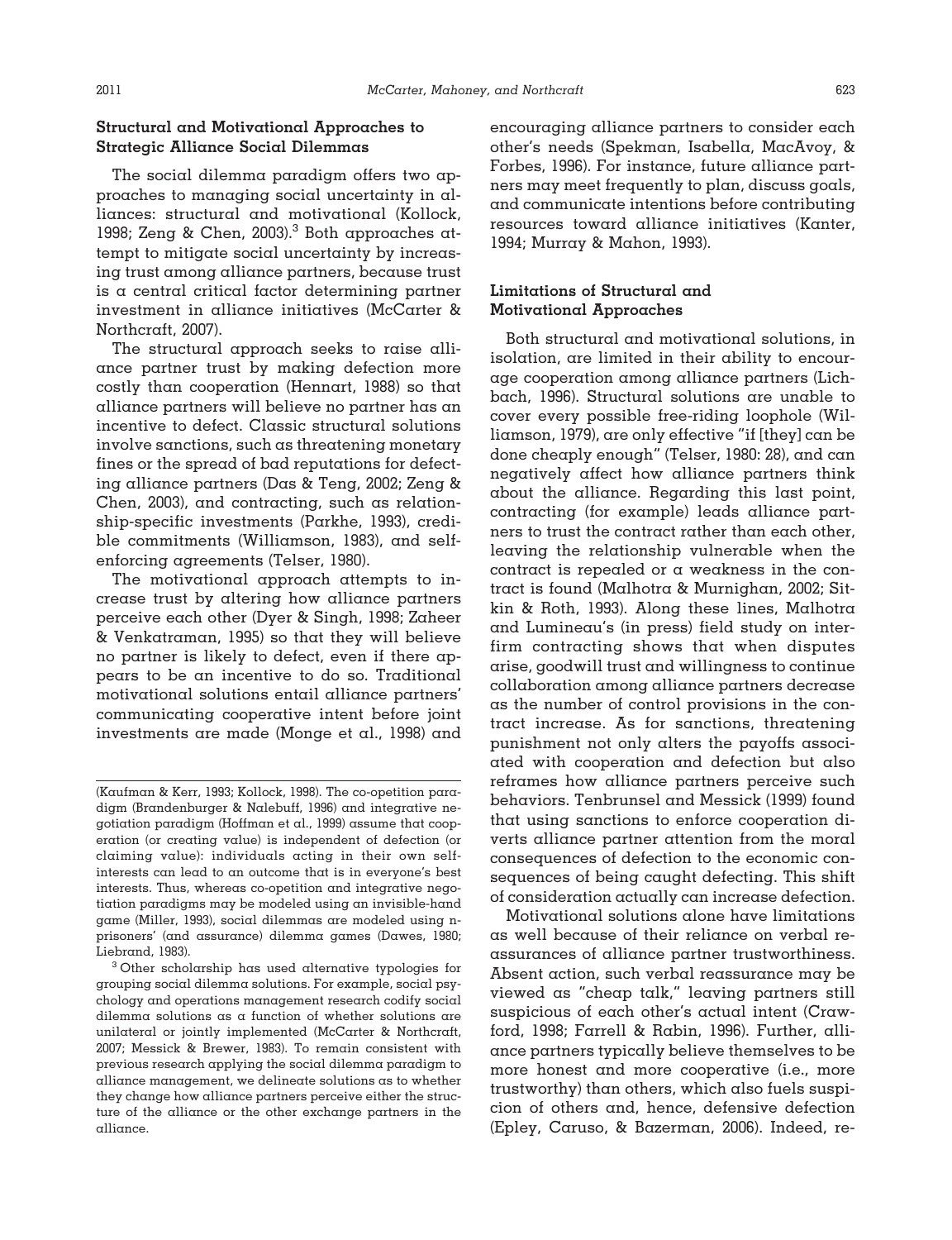search on international alliances shows that trust is fostered *only after* alliance partners confirm their intentions through investment in the alliance (Robson, Katsikeas, & Bello, 2008).

These findings highlight that neither  $\alpha$  structural nor a motivational solution, independently, is sufficient to alleviate social uncertainty in strategic alliance social dilemmas, suggesting the need to identify  $\alpha$  governance mechanism that incorporates elements of both solutions (Foddy, Smithson, Schneider, & Hogg, 1999). Research in strategic management supports this conclusion (Agarwal et al., 2010): a laboratory simulation of cooperation in alliances found that mutual cooperation was highest when both economic incentives were aligned (a structural solution) and communication was allowed among alliance partners (a motivational solution). In this article we introduce *collective* real options as a hybrid solution that provides a more effective alternative than existing alliance governance mechanisms.

#### **REAL OPTIONS IN STRATEGIC ALLIANCES**

A real option is a right—without an obligation—to invest resources (e.g., labor, money, time) toward a course of action at a future point in time (Dixit & Pindyck, 1994). Because of the environmental uncertainty inherent in making any investment (Hobfoll, 1998), real options provide an attractive "psychological hedge" in the minds of investors (Bazerman & Gillespie, 1999; Malhotra, 2005). Real options allow investors to feel less vulnerable to the negative effects of investment failure (Meyerson, Weick, & Kramer, 1996). Environmental uncertainty is mitigated because real options delay full investment until critical information about the environment (such as market conditions, profitability of a potential investment, and entry of new competitors) can be revealed over time (Bowman & Hurry, 1993). An example of how real options reduce environmental uncertainty is a university that is considering adoption of a new technology, such as a campus phone system (Ziedonis, 2007). Prior to investing large amounts of resources to roll out the new phone system campus wide, the university can take the real option of field testing the system in one campus building. After the field test, environmental uncertainty is reduced because the university has additional information

about how the phone system works, along with the compatibility and benefits of the system.

Real options change the structure of an investment by separating resource allocation into a multistage process, with an option to exit at the conclusion of any stage (Adner & Levinthal, 2004; Mu, 2006). While real options take a variety of forms (Trigeorgis, 1999), the focus here is on "time-to-build" real options (also called "growth" or "compound" options), in which an individual firm's investments come in multiple stages (Sing, 2002; Smit & Trigeorgis, 2004). In the first stage the firm—facing high environmental uncertainty—acquires the real option by investing  $\alpha$  small amount of resources, which provides the firm an opportunity to uncover additional information about the environment so as to make more informed later-stage investment decisions. In the later stages the firm having learned more about the environment exercises the option of either investing additional resources or abandoning the venture.

A pilot project represents a time-to-build real option (Ziedonis, 2007). A firm makes an initial investment in  $\alpha$  small version of the venture ( $\alpha$ pilot project) to see whether further investments might hold promise; the firm then can exercise the real option created by the pilot project by making subsequent larger investments in the venture if the results from the pilot project are favorable (Fawcett, Magnan, & McCarter, 2008; Kim & Sanders, 2002). In making the initial smaller investment, the time-to-build real option is acquired. In making the subsequent larger investments, the time-to-build real option is exercised (Li, James, Madhaven, & Mahoney, 2007).

#### **Collective Real Options**

A collective real option is an action undertaken jointly by alliance partners when all partners agree to make a small initial investment of resources to uncover environmental and social information about the possible success of  $\alpha$  subsequent larger-scale alliance initiative. Environmental information refers to factors exogenous to the alliance (such as market forces) that influence the anticipated benefits of collective action (such as revenues and enhanced reputation). Social information refers to factors endogenous to the alliance that influence the anticipated benefits of collective action—specifically, the perceived trustworthiness of the alliance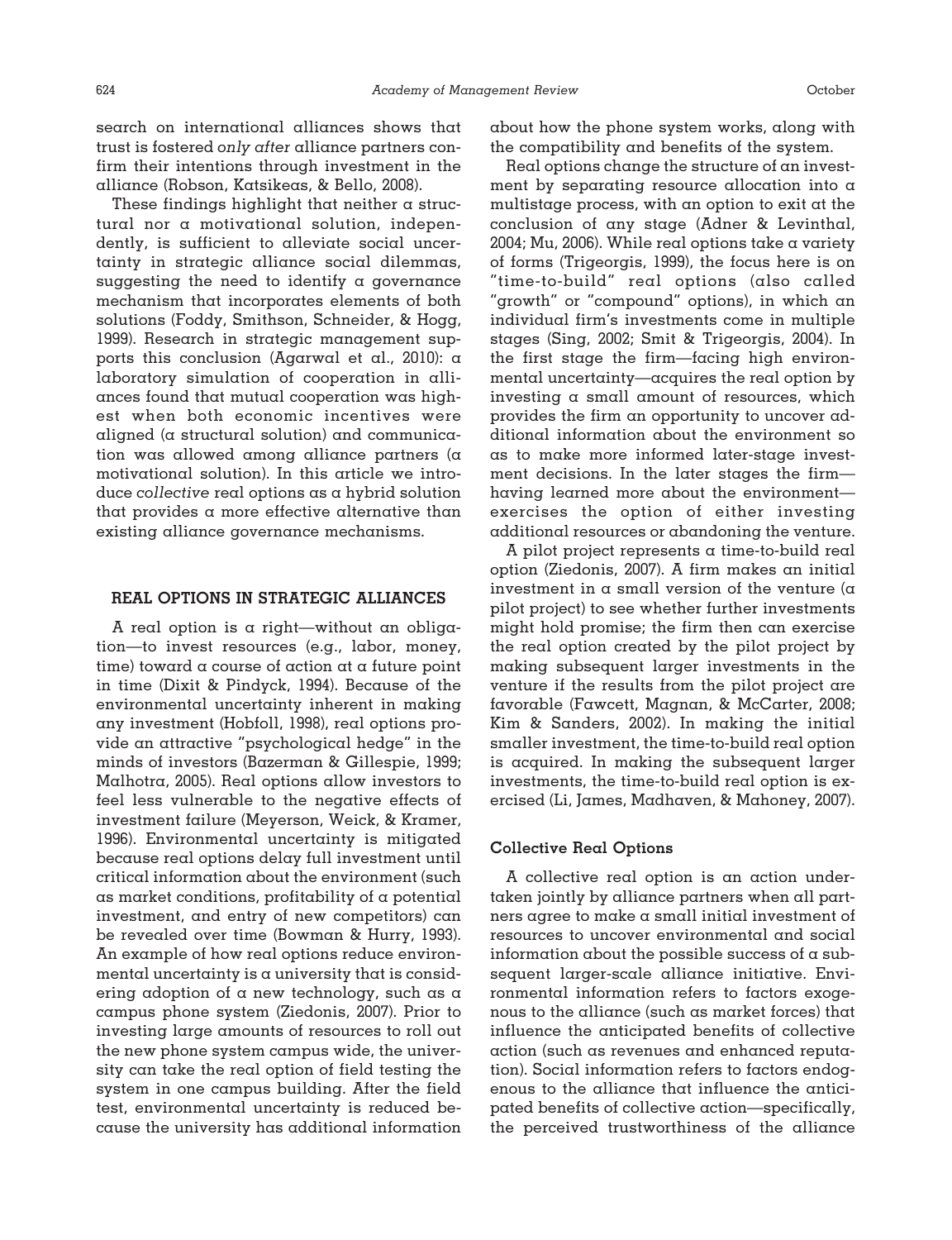partners (Gulati, 1998), including their integrity, reliability, and commitment. Acquiring the collective real option occurs when the alliance partners jointly invest in the small-scale (e.g., pilot project) initiative. This definition highlights two key elements that separate collective real options from traditional conceptualizations of real options and related constructs.

First, traditional research on real options typically has examined how *individuals* (or individual firms) acquire real options to reduce uncertainty when making investment decisions (Bowman & Moskowitz, 2001; Folta & Miller, 2002). However, as Li et al. (2007) suggest, real options may be acquired and exercised by *collectives*, such as an alliance. Although collective real options are created by the collective (e.g., by an alliance), later they can be exercised independently by each member of the collective (Pape & Schmidt-Tank, 2004)—that is, each member of the collective can decide independently whether to fulfill or decline the subsequent larger-scale investment. For example, the alliance partners might collectively choose to preface a large-scale alliance initiative with a pilot project (Fawcett et al., 2008), such as developing a new recycling process and pilot testing its effects on a select region prior to agreeing to jointly develop a national network of recycling plants. The focus on joint (rather than unilateral) implementation distinguishes collective real options from similar concepts, such as incremental risk taking (Andriopoulos & Lowe, 2000) and reciprocal exchange (Gouldner, 1960; Molm, Takahashi, & Petersen, 2000). While both are additional paths to managing social uncertainty, incremental risk taking (Dunbar, Neufeld, Libow, Cohen, & Foley, 1997) and reciprocal exchange (Komorita, Chan, & Parks, 1993) are actions undertaken by an individual *independent* of other alliance partners. The acquisition of collective real options, in contrast, represents coordinated action *among* alliance partners,<sup>4</sup>

and it is this coordinated action that provides the opportunity to reduce social uncertainty in the alliance.

The second difference between collective real options and traditional real option concepts relates to the timing and benefits provided. Previous theorizing on time-to-build real options posits that their benefits are not realized until after the pilot venture is completed and that these benefits entail mitigating environmental uncertainty (Majd & Pindyck, 1987). However, as suggested by Dixit and Pindyck (1994) and Li et al. (2007), collective real options provide *social* information as well as environmental information. Social information can surface prior to the completion of the pilot venture. It is the uncovering of information about the intentions, reliability, and commitment of alliance partners *during the pilot project* that enables collective real options to change how alliance partners perceive each other. For example, empirical work on technology outsourcing shows that alliance partners jointly may make small initial investments toward alliance initiatives to uncover more information about each other's intentions before committing large amounts of resources to the alliance (van de Vrande, Vanhaverbeke, & Duysters, 2009). This refocusing of the benefits of real options from managing environmental uncertainty to managing social uncertainty distinguishes collective real options from similar concepts, such as contingency strategies (Nielsen, 1988) and contingent contracts (Bazerman & Gillespie, 1999), both of which are concerned with managing environmental uncertainty (Laaksonen, Jarimo, & Kulmala, 2009).

Collective real options bridge structural and motivational approaches to create a hybrid so-

<sup>4</sup> Reciprocial exchange can involve *negotiated exchange*, where exchange partners create an agreement that "specifies the benefits that each actor will receive from the exchange" (Molm, 2010: 122), and these benefits can flow bilaterally (Molm, 2003). Negotiated exchange is complementary to collective real options. Resources are jointly invested into the relationship, strengthening the level of trust among the partners. However, what distinguishes collective real options from a negotiated-exchange strategy is the presence of

social uncertainty (or risk of nonreciprocity; Lawler, 2001; Molm, Collett, & Schaefer, 2007). Similar to other traditional structural solutions (such as contracting and self-enforcing commitments), negotiated exchange involves "agreements that are strictly binding . . . they automatically produce the benefits agreed upon" (Molm et al., 2007: 209), resulting in "the risk [or perceived vulnerability] of non-reciprocity [being] eliminated" (2007: 212). Without social uncertainty, beliefs about another's motives and intentions (i.e., trustworthiness) are difficult to form, leaving room for suspicion when the ability to enforce agreement ends or loopholes are discovered (Malhotra & Lumineau, 2011; Malhotra & Murnighan, 2002). Thus, the collective real option framework complements negotiated exchange (and other structural solutions) and offers an alternative avenue for alliance partners to increase mutual cooperation.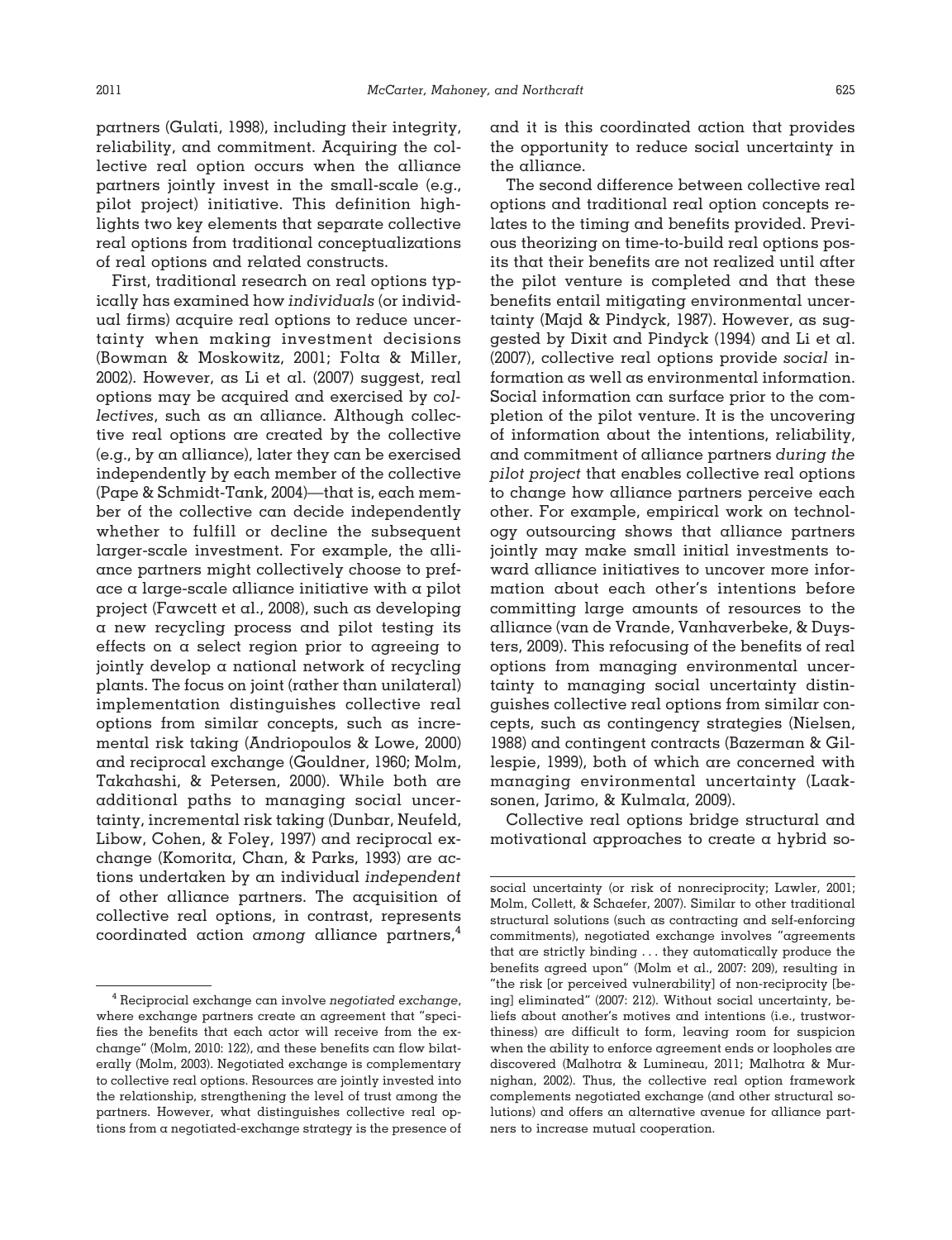lution to alliance governance. As a structural solution, collective real options change the incentives of alliance participation by lowering the costs of cooperation (rather than by increasing the costs of defecting, as other structural solutions do): large-scale alliance participation is buffered by an initial less-costly (pilot project) initiative. As a motivational solution, collective real options reveal—through pilot project investment behaviors—alliance partners' integrity, reliability, and commitment. By credibly signaling intent in the pilot project, alliance partners influence how others perceive them through actions and not just words.

#### **Collective Real Options and Small Wins**

Using collective real options to manage social uncertainty can best be understood as an important opportunity for a relational small win. Small wins are "concrete, complete, implemented outcome[s] of moderate importance" (Weick, 1984: 43), and they represent an opportunity for alliance partners to see (preview) the potential value of successful cooperation.

The small wins framework derives from the observation that most organizing efforts—for example, alliance initiatives—are high in complexity and uncertainty about both the intentions of others and the outcomes of mutual cooperation (Weick, 1984). For instance, the complexity of alliance partner coordination and uncertainty about partner follow-through on promised material and intellectual contributions are ever-present barriers to developing successful interfirm initiatives (Wilson & Douglas, 2007). The high complexity and uncertainty surrounding large-scale collective investment can lead an alliance partner to be fearful about whether the other partners will cooperate. This fear often leads individuals to forgo cooperative initiatives—to defensively defect (Hobfoll, 1989). The small wins framework suggests that breaking a large-scale collective effort up into multiple smaller collective efforts reduces the task's complexity and perceived uncertainty (Weick, 1984). This, in turn, lowers the barrier for alliance partners to invest resources in an initial smaller collective effort. The smaller collective effort then provides the opportunity to achieve small wins.

The smaller (pilot project) collective effort, in fact, can provide two kinds of small wins: a

small win demonstrating the *viability* of the larger-scale cooperative effort (i.e., "proof-ofconcept"; McAdam, McAdam, Galbraith, & Miller, 2010) and a small win demonstrating the *trustworthiness* of alliance partners. Exploring the viability of  $\alpha$  collective venture reduces environmental uncertainty, while exploring the trustworthiness of alliance partners reduces social uncertainty. Because the success of the small initial investment lowers the environmental and social uncertainty barriers to subsequent larger-scale alliance investments, the achievement of these small wins propels the exchange parties forward to invest in largerscale collective efforts (Reay, Golden-Biddle, & Germann, 2006). Whereas traditional research on real options focuses on achieving small wins to mitigate environmental uncertainty, this article shifts the focus to understanding how collective real options reduce social uncertainty by influencing the development of trust.

#### **Relational Small Wins and Trust**

Relational small wins encourage subsequent larger-scale cooperation in alliances by fostering trust and thereby reducing social uncertainty. Trust is an individual's "expectations, assumptions or beliefs about the likelihood that another's future actions will be beneficial, favorable or at least not detrimental" to the individual (Robinson, 1996: 576), and it is formed through social interaction. When individuals interact, they bring with them values about what behaviors are appropriate in a relationship, along with expectations about behaviors they want from others, and they experience emotions based on how other individuals treat them (Jones & George, 1998). Through social interaction each individual attempts to (1) assess the perceived values of the other ("Does the individual have integrity?"), (2) know whether others have met his or her expectations ("Did they cooperate or not?"), and (3) use his or her current emotions and moods as indicators to assess the quality of the relationships ("How do I feel based on how others treated me?").

Research on trust in alliances references the real options research literature as holding promise in understanding how alliance partners build trust (Das & Teng, 1998). Trust evolves through interaction among individuals when values are perceived as congruent, positive ex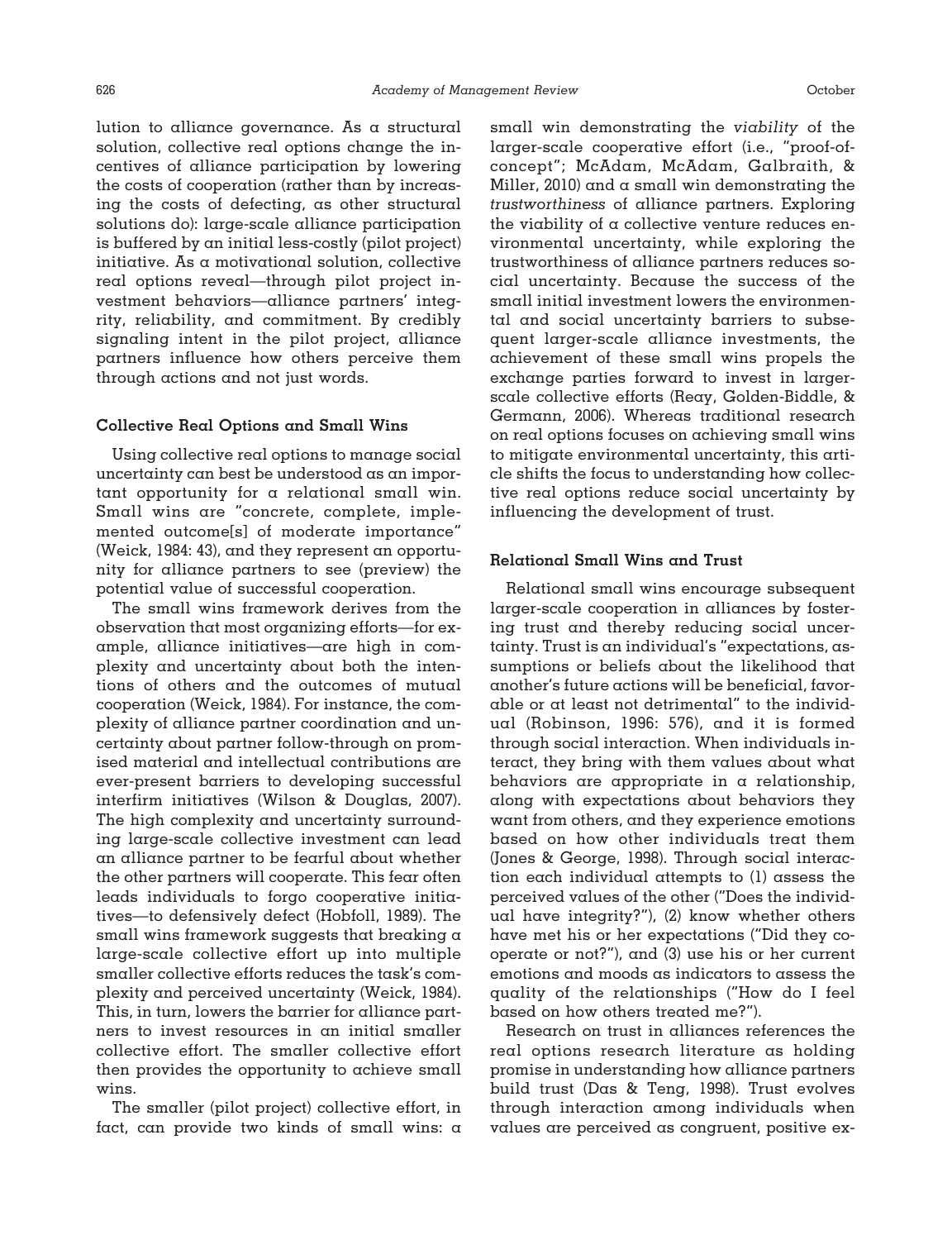pectations are met, and positive emotions and moods are experienced based on how an individual has been treated by others (Jones & George, 1998). Applying this logic to strategic alliances, collective real options enable alliance partners to uncover information about the reliability, integrity, and commitment of one another. When the relational small wins are realized, alliance partners know that everyone else is reliable and committed to alliance success. As a consequence, the alliance partners become more trusting of one another.

Lewicki, McAllister, and Bies (1998) suggest that trust should develop among alliance partners as a function of the nature of their experience in acquiring the collective real option. How the alliance experience, when acquiring a collective real option, influences future cooperation can best be seen through the lens of vulnerability.

#### **Trust and Perceived Vulnerability**

Vulnerability has been defined variously as an individual's biased assessment of a risky situation (Cho & Lee, 2006), composed of the degree of variability in the outcome of the purchase (or investment; Cox, 1967) and the amount of resources that can be lost (Cunningham, 1967); as an individual's assessed probability of an investment's success and the confidence in that assessment (Sitkin & Pablo, 1992; Sitkin & Weingart, 1995); and as a function of the social environment and the extent to which an individual believes his or her resources are in danger of being exploited by others (Meyerson et al., 1996). The recurring theme in these conceptualizations is that vulnerability is an individual's perception of risk subject to situational and social influences. Here we define *perceived vulnerability* as an individual's assessment of uncertainty about the future behavior of others and/or the environment.

*Exposure* is the amount an individual alliance partner must risk losing (in proportion to that partner's total wealth) to achieve the benefits from the investment (Cho & Lee, 2006; Cunningham, 1967). For example, an alliance partner risking 90 percent of its total wealth toward the collective effort experiences relatively high exposure, while an alliance partner risking 10 percent of its total wealth toward the collective

effort experiences relatively low exposure (Lubell, 2004). Thus, whereas perceived vulnerability is about the probability of failure of mutual cooperation in an alliance, exposure is concerned with how badly an alliance partner will be damaged if such a failure occurs. Exposure may be central to understanding how collective real options can impact trust formation even when mutual cooperation occurs in its acquisition.

In summary, collective real options enable alliance partners to find out more information about the social and task environments before undertaking full investment in an alliance. When mutual cooperation is successful in the acquisition of the collective real option, the alliance partners experience a relational small win. The achievement of a relational small win reduces the uncertainty inherent in how an alliance partner perceives its vulnerability in the alliance.

#### **MODELING REAL OPTIONS EFFECTS**

First we *try*, then we trust! (Sean Connery in the film *Entrapment*).

As suggested by the above quotation, collective real options enable alliance partners to "first try" to see if they can trust one another, prior to making full investments in the alliance. In this section we articulate a series of propositions modeling how collective real options influence trust formation in alliance relationships and, as a consequence, subsequent large-scale alliance investment. Propositions 1 through 3 constitute the base model. Successful mutual cooperation when the alliance acquires the real option provides a relational small win, thereby increasing trust among the alliance partners. The increase in trust among the alliance partners reduces the perceived vulnerability from social uncertainty, so (as a consequence) alliance partners should be more willing to cooperate by fully investing in the alliance. Propositions 4 through 7 extend the core model by considering how characteristics of the collective real option (i.e., exposure) and the alliance partners (i.e., reputation) influence trust formation. Figure 1 provides a conceptual roadmap outlining these relationships.

Two boundary conditions are necessary to understand the impact of collective real options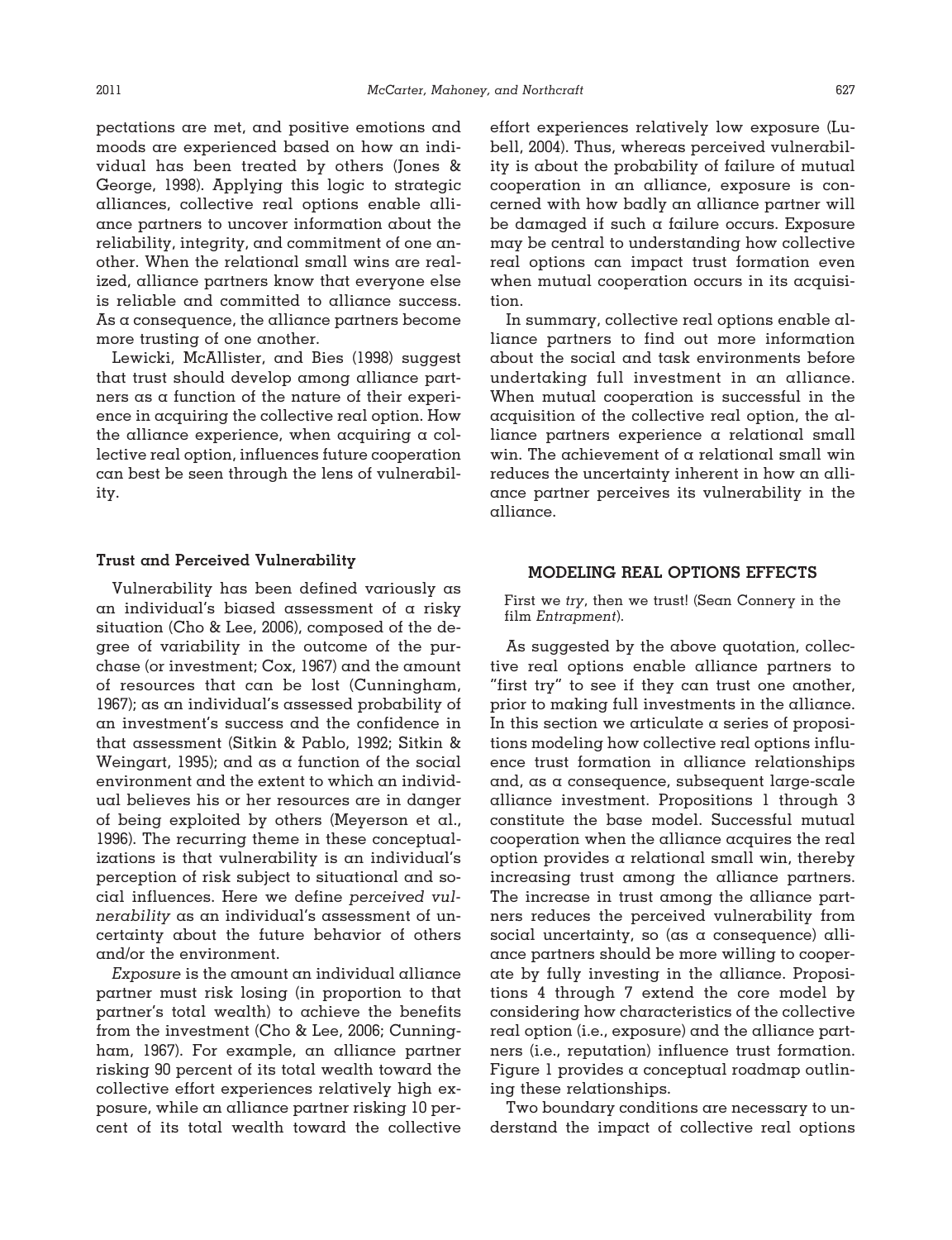



and the relational small wins they can produce. First, the attainment of  $\alpha$  small win requires the external environment both to be promising and to provide the alliance partners a favorable return on the real option (assuming mutual cooperation occurs). Otherwise, the firms have an incentive to exit the venture by not exercising the option of further investment (Adner & Levinthal, 2004). This first assumption stems from recent social dilemma research showing that social uncertainty and environmental influence are distinct determinants of alliance cooperation: individuals will defect in the presence of environmental uncertainty irrespective of how much they trust their alliance partners (Mc-Carter et al., 2010).

Second, our model is based on the psychological approach to trust (see Lewicki, Tomlinson, & Gillespie, 2006, for a review), which assumes that trust among individuals begins low (at the conceptual level of zero) and the first encounter among individuals acts as a validation opportunity regarding trustworthiness (Jones & George, 1998). If the encounter is positive, then trust increases as a function of the amount of the risk embedded in the encounter. The psychological approach also assumes that trust is not monolithic across the breadth of the relationship among alliance partners. Lewicki and colleagues (1998) observed that relationships are complex and multifaceted. Thus, existing relationships may be composed of individuals who

trust each other on some matters but not others. As suggested by Hardin (1993), individual A can trust individual B to do action X but not action Y, because either action Y is different from action X or because previous experience has shown that individual B cannot (for whatever reason) do action Y. This insight is illustrated in Larson's (1992) case study of the formation of interfirm ties: although some alliance partners had considerable positive history with each other outside the alliance context, they nevertheless undertook a "trial phase" to prove each other's trustworthiness related to alliance activities. Drawing from this approach, our theorizing posits that, in relation to elements specific to the strategic alliance, prospective alliance partners begin with low trust. This assumption does not remove the possibility that the alliance partners share a positive history outside the alliance (as will be discussed later); it leaves room for the alliance partners to enlarge the breadth of their relationship through small wins germane to alliance initiatives.

#### **Relational Small Wins of Mutual Cooperation and Trust**

Successful mutual cooperation increases trust among alliance partners. When alliance partners invest in the small-scale alliance initiative, they acquire an opportunity to experience successful mutual cooperation in the form of a col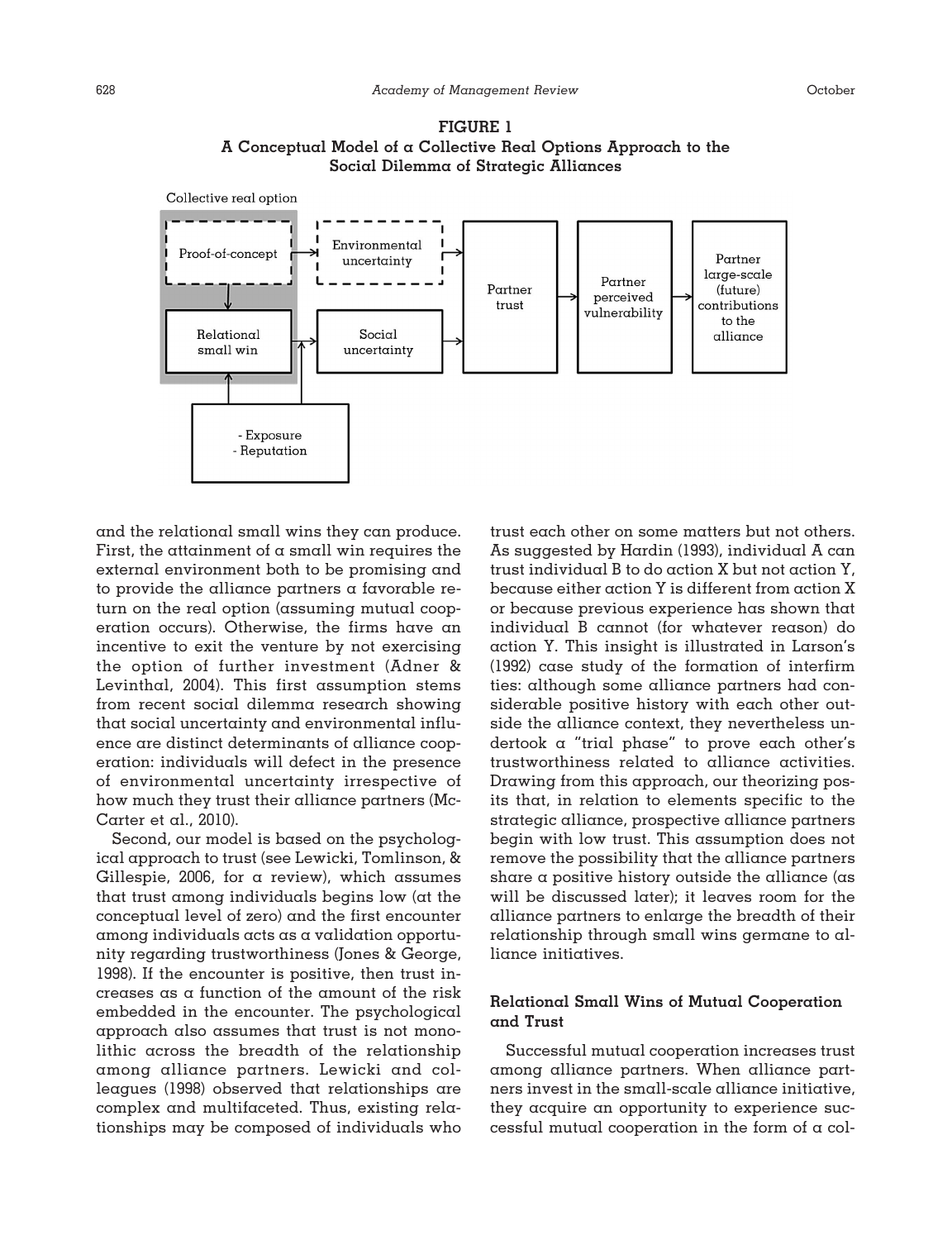lective real option. Significantly, acquiring a collective real option is not necessarily a onetime event. Agreeing to invest in an initial small-scale project must be followed up with fulfillment of promised capital, personnel, and commitment throughout the time period of the pilot project (Robson et al., 2008).

The real options research literature holds promise for understanding how "incremental resource commitments" could increase trust among alliance partners (Das & Teng, 1998: 504). An alliance's successful mutual cooperation in acquiring a collective real option creates an exchange history among the alliance partners (Gulati, 1995a). This exchange history entails alliance partners' uncovering one another's values, expectations, and feelings about each other (such as integrity, reliability, and commitment to the alliance)—all of which influence the formation of trust (Jones & George, 1998; Poppo, Zhou,  $&$  Sungmin, 2008). As  $\alpha$  result, the "predictability" of alliance partners' future behavior increases (Weick, 1984) and trust (as a consequence) is enhanced (Sniezek, May, & Sawyer, 1990; Vangen & Huxham, 2003):

> *Proposition 1: Alliances that experience the relational small wins of mutual cooperation by successfully acquiring collective real options will experience higher trust compared to alliances that do not experience relational small wins of mutual cooperation by successfully acquiring collective real options.*

#### **Trust and Perceived Vulnerability**

Trust is a critical psychological factor in determining the level of perceived vulnerability that an exchange partner experiences in an alliance. When trust is high, social uncertainty about the future behavior of others is minimized (Kollock, 1994). A decrease in social uncertainty makes alliance partners less fearful that their investment will be lost because of free riding or defensive defection (Schnake, 1991; Sniezek et al., 1990). Perceived vulnerability is therefore reduced among alliance partners. Trust will mediate the relationship between relational small wins of mutual cooperation in acquiring the collective real option and perceived vulnerability.

*Proposition 2a: As trust among alliance partners increases, perceived vulnerability experienced by those alliance partners decreases.*

*Proposition 2b: Trust mediates the relationship between relational small wins and perceived vulnerability of alliance partners.*

#### **Vulnerability and Investment in Strategic Alliances**

Perceived vulnerability negatively affects an alliance partner's willingness to contribute resources toward the alliance. In social dilemmas an individual experiences high perceived vulnerability from uncertainty (about others or the value of cooperation) and the fact that resources must be risked. Resource conservation theories maintain that when individuals perceive that their resources are threatened with a potentially irreversible loss, they experience stress and therefore seek to avoid the threat by selecting a course of action that minimizes the likelihood their resources will be lost (Hobfoll, 1998). Consumer purchasing theories make a similar prediction about individuals facing risky investments: high perceived risk (vulnerability) in an investment motivates individuals to engage in "risk reduction strategies"— one of which is avoiding the investment (Cox, 1967). In social dilemma terms, risk reduction likely equates to defecting (or undercontributing) toward the alliance public good.

> *Proposition 3: An alliance partner will be less likely to contribute toward the alliance's initiatives when perceived vulnerability is higher.*

#### **Exposure and Trust Development**

Recent research on trust development in alliances suggests that it is not the length of the history among alliance partners that develops trust but, rather, the *quality* of that history (Gulati & Sytch, 2008; Lewicki et al., 2006). Exposure when acquiring the collective real option may have a direct effect on whether a relational small win is achieved and what impact that relational small win has on trust development among alliance partners.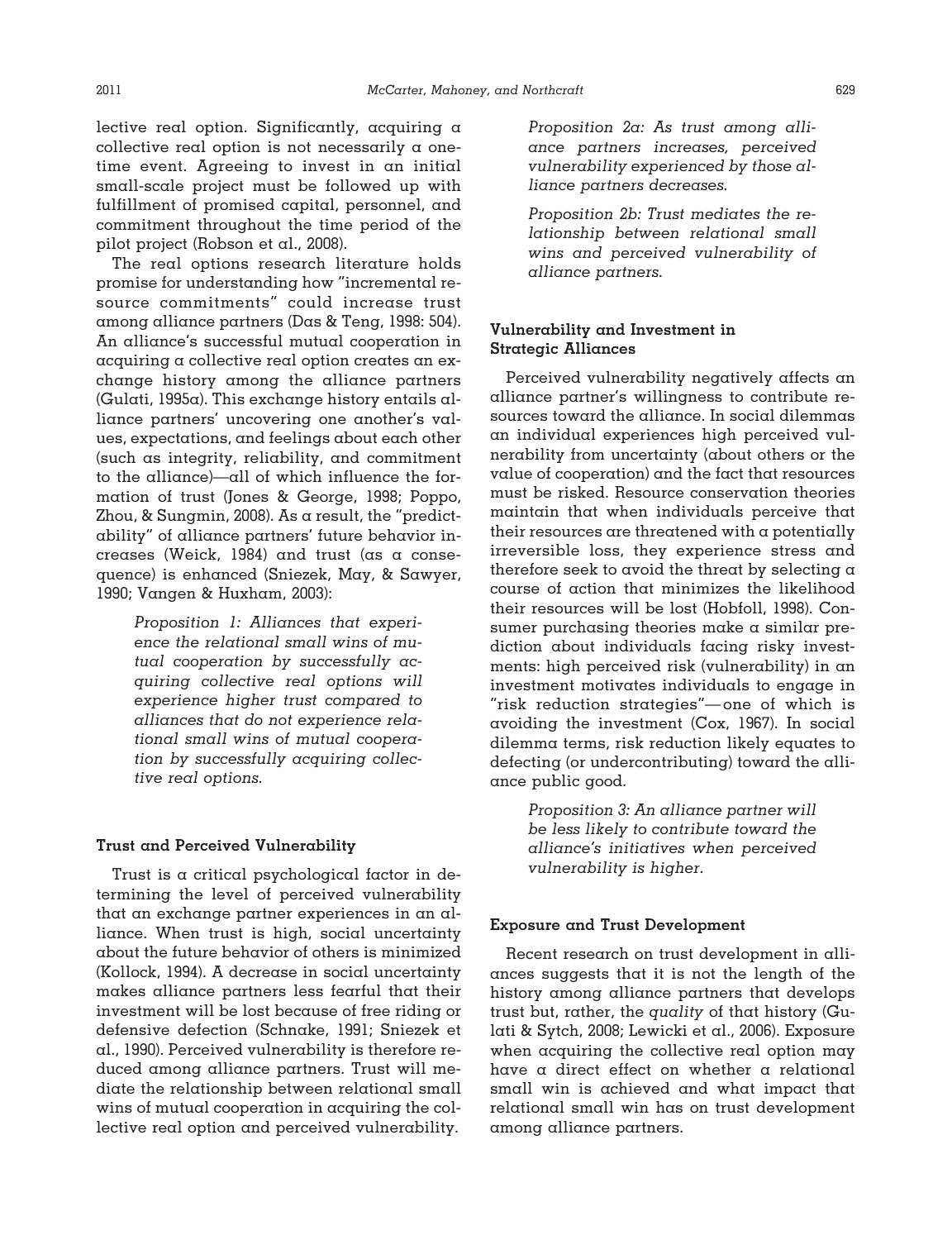High exposure in creating the collective real option may legislate against ever attempting a relational small win. Recent work on real options and organizational learning maintains that if trial-and-error learning (e.g., via a pilot project) is too risky (i.e., exposure is high), firms will be reluctant to invest in pilot projects (Fichman, 2004). Similarly, if acquiring a collective real option requires high levels of exposure, alliance partners may be particularly likely to experience higher vulnerability from social uncertainty (Cho & Lee, 2006; Hobfoll, 1998). Experiencing heightened perceived vulnerability, alliance partners will be inclined to underinvest (or not invest at all) in the acquisition of the collective real option. As a consequence of this underinvestment, the opportunity for achieving the relational small win of mutual cooperation is less likely. The unsuccessful achievement of a relational small win when acquiring the collective real option will keep trust low among alliance partners. Trust will be low because the unsuccessful achievement of mutual cooperation will create a trust breach, decreasing an alliance partner's trust in the other partners' intentions to support the alliance (Lount, Zhong, Sivanathan, & Murnighan, 2008; Stout, 2008).

Considering the potential negative outcome of high exposure, an initial strategy to elicit cooperation among alliance partners may be to ask for small investments (minimizing exposure) when acquiring the collective real option. However, low exposure when acquiring the collective real option may undermine the development of trust, even when the relational small win of mutual cooperation is realized in acquiring the collective real option. Molm et al. note that "both structural risk and trustworthy behaviors are necessary for the development of trust" (2007: 212). Indeed, extant trust research proposes that without "enough vulnerability" among exchange parties, trust cannot successfully form (Mayer, Davis, & Schoorman, 1995; Ribstein, 2000). Empirical research on the "footin-the-door" technique supports this claim: getting individuals to make a small initial investment increases the likelihood they will comply with larger requests in the future, and future compliance increases when the initial request is moderate rather than low (Segilman, Bush, & Kirsch, 1976). An explanation for this moderating effect of exposure on the relationship between

relational small wins and trust can be found in attribution theory, which suggests that causal attributions for an individual's compliance to a request are a function of the request's perceived difficulty (Heider, 1958; Kelley, 1973). When alliance partners invest small amounts of resources toward the acquisition of a collective real option, that cooperation is more likely to be attributed to the low exposure of the request rather than to the commitment (or trustworthiness) of the alliance partners (Malhotra & Murnighan, 2002).

Empirical results from experimental social psychology support this explanation of trust development. In the "trust game" Pillutla, Malhotra, and Murnighan (2003) found that large offers from the sender are attributed by receivers as signals of high trust while low offers are not. In other words, the extent to which an alliance partner risks exposure influences how committed to the alliance (and, thus, trustworthy) that alliance partner is perceived to be.

> *Proposition 4a: As exposure in acquiring the collective real option decreases, the likelihood of investment by alliance partners to realize a relational small win of mutual cooperation increases.*

> *Proposition 4b: Exposure in acquiring the collective real option will moderate the relationship between relational small wins and trust such that relational small wins of mutual cooperation will have a less beneficial effect on trust among alliance partners when exposure is low than when exposure is high.*

#### **Partner Reputation and Trust Development**

The previous section considered how a characteristic of the collective real option— exposure required of alliance partners—influences an alliance partner's cooperation, when acquiring the collective real option, and trust formation. A characteristic of the alliance partners themselves—reputation—also may impact both collective real option acquisition and its effects on trust development. Reputation refers to information about how an alliance partner performed previously in separate ventures (Shane & Cable, 2002). Reputational information is a powerful so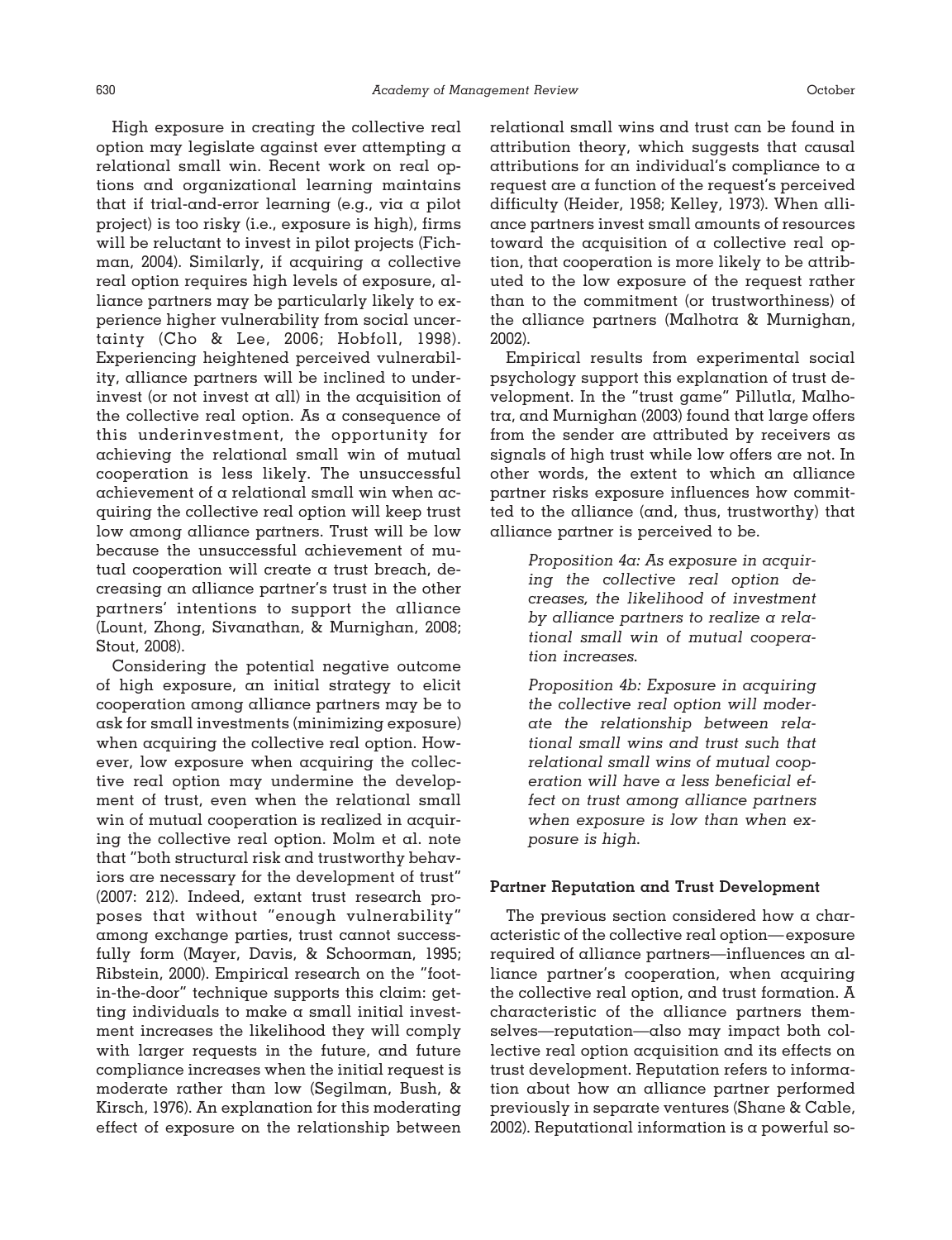cial-structural element of alliance relationships (Gulati, 1995b) and can be acquired either firsthand, through direct social encounters (Anderson & Shirako, 2008), or secondhand, through social networks (Kogut, Shan, & Walker, 1992).

Reputation should directly influence cooperation in alliance initiatives because it provides alliance partners with information about one another's values, expectations, and feelings (Jones & George, 1998) and thereby signals alliance partners about the predictability of each other's future behavior (Bolton, Katok, & Ockenfels, 2005; Kollock, 1994), thus reducing social uncertainty. Individuals who perceive one another as having a positive (cooperative) reputation are more likely to cooperate in situations requiring trust (Weber, Malhotra, & Murnighan, 2005). Bohnet and Huck (2004) found that allowing participants to know their current partners' history of cooperation with previous partners (and that the history was positive) increased their willingness to initially cooperate. This empirical finding suggests that other partners' reputations should influence an alliance partner's willingness to acquire a collective real option.

> *Proposition 5: The positive reputations of other alliance partners increase the likelihood of investment by alliance partners to realize a relational small win of mutual cooperation.*

Reputation may also *indirectly* influence trust formation, when attempting relational small wins, by buffering the impact of real option success or failure on subsequent trust development and alliance partner investments in alliance activities. Kelley and Michela's (1980) review of attribution theory is one of the first to suggest that an individual's reputation can influence how others attribute the cause of the individual's current behavior. Alliance partners may be buffered (positively or negatively) by their reputations, which may impact how they are perceived after small wins are attempted (Jones, Jones, & Little, 2000). Similar to our discussion about the moderating effect of exposure, collective members often seek causal explanations for the outcomes of their collective efforts (Stouten, De Cremer, & van Dijk, 2006; Weber, Camerer, Rottenstreich, & Knez, 2001). If reputation among alliance partners is positive (from a previous history of cooperative behavior), then successful

achievement of relational small wins will more likely be treated as confirmation of the reliability and trustworthiness of the alliance partners. This should enhance trust more than if partners initially have little or no reputational information to draw on.

> *Proposition 6: Achieving relational small wins will have more of an effect on trust among alliance partners when reputations are positive than when there is no reputation information.*

What happens when alliance partners fail to achieve mutual cooperation? Alliance partner reputation may act as a buffer between collective failure and potential distrust among alliance partners. If an alliance partner has a positive reputation (history of being cooperative), defection would likely be attributed to an external cause, such as the riskiness or difficulty of cooperating, and the defecting alliance partner would less likely be viewed as untrustworthy by the other partner(s). In support of this position, Lount et al. (2008) found that participants in an iterated prisoner's dilemma who experienced partner defection after a history of partner cooperation were more willing to continue to trust their partner, suggesting they attributed that defection to something external.

> *Proposition 7: Failure to achieve small wins will have less of an effect on trust among alliance partners when reputations are positive than when there is no reputation information.*

In summary, a collective real option creates the opportunity for alliances to achieve relational small wins of mutual cooperation. These relational small wins build trust, and high trust increases an alliance partner's willingness to contribute toward the alliance by lowering that partner's perceived vulnerability. Exposure, when acquiring the collective real option, directly affects the likelihood of mutual cooperation and also, when a small win is achieved, moderates the relationship between mutual cooperation and the development of trust among alliance partners. Reputation of the alliance partners directly affects the likelihood of mutual cooperation and also moderates the relationship between mutual cooperation success or failure and the development of trust among alliance partners.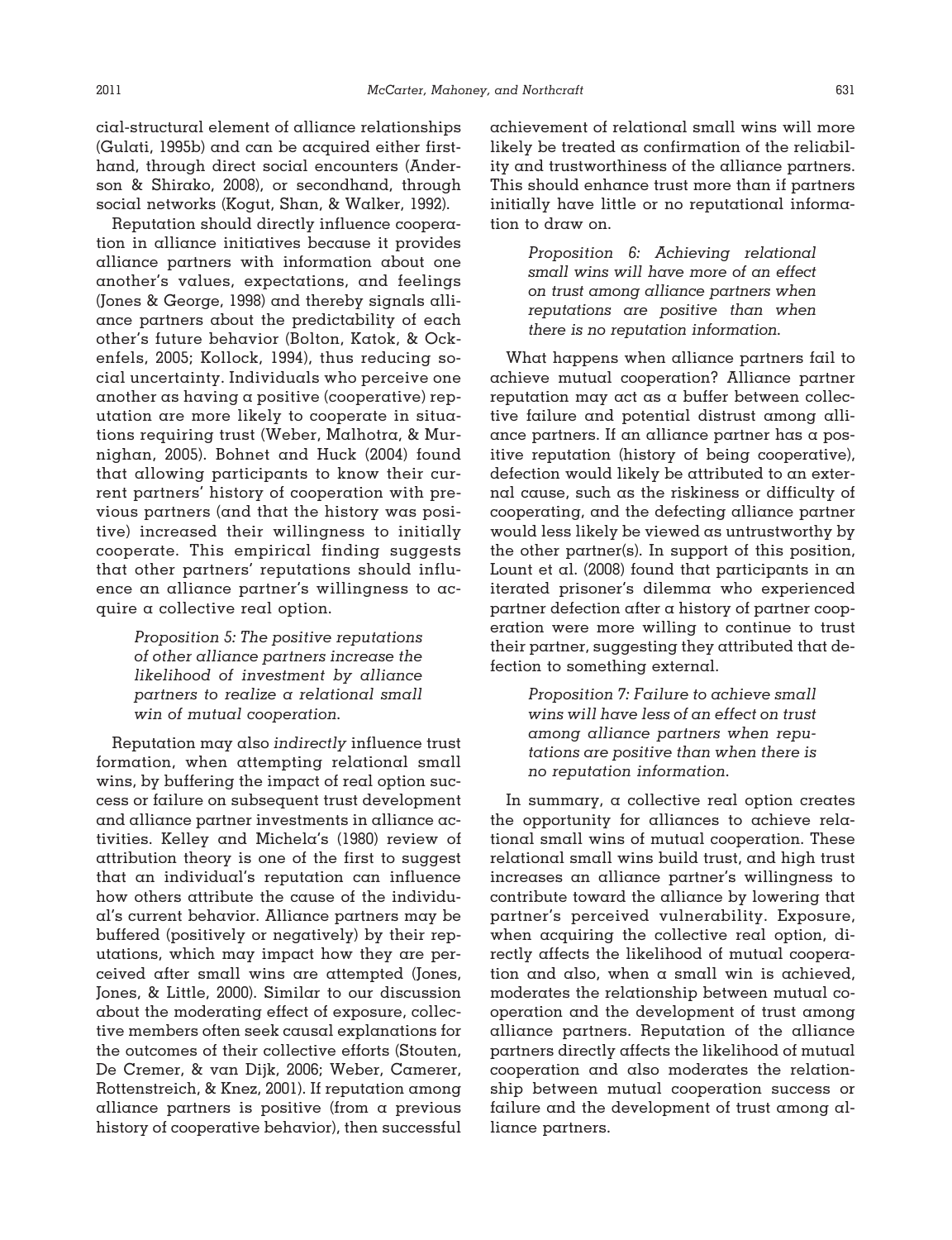#### **DISCUSSION AND CONCLUSIONS**

Past research on real options has focused primarily on individual strategies for mitigating environmental uncertainty. Here we draw from the small wins literature and social dilemma literature to introduce the concept of collective real options, and we explore how collective real options may impact the management of social uncertainty in strategic alliance social dilemmas.

#### **Theoretical Implications**

A real options approach to navigating strategic alliance social dilemmas provides an understanding of how an alliance may be structured to manage not only how exchange partners think about the alliance but also how they think about each other (Kollock, 1998; Zeng & Chen, 2003). Collective real options enable alliance partners to hedge risk from the market environment and to hedge risk from the social environment by allowing them to "first try, then trust" each other on larger alliance initiatives. In trying, alliance partners credibly reveal their cooperative intentions through actions (i.e., investing in the collective real option), and these actions affect how other alliance partners perceive them.

Using collective real options to "test the waters" of cooperating with alliance partners may be particularly useful in cases where *intangible* contributions will have  $\alpha$  lot to say in determining whether the alliance succeeds or fails. Related governance approaches, such as negotiated exchange (e.g., Molm, 2010), may be good at creating enforcement mechanisms for concrete alliance contributions that can be monitored and confirmed, but it is difficult to legislate trying hard and thinking hard. As suggested by Sesil, when it is "difficult to monitor effort,"  $\alpha$ mechanism that signals cooperative intent is helpful to increase trust and cooperation among alliance partners (2006: 593). For such resources—and particularly when those resources will partly determine whether an alliance succeeds—alliance partners may need the proof of a relational small win to feel comfortable going the distance with other alliance partners.

Collective real options may also prove particularly useful in revealing whether all alliance partners are on the same page in terms of what

it means to fulfill one's obligations to the alliance. Tenbrunsel and Northcraft (2010) note that not all defection in alliances need be intentional. Any partner brings to an alliance idiosyncratic views of what it means to be a "good partner" and may be fulfilling its own views even while *not* fulfilling what other alliance partners think is fair. Furthermore, although a "logic of appropriateness" typically governs social exchanges (e.g., March, 1994; McCarter, Budescu, & Scheffran, 2011), which logic of appropriateness applies in a particular situation may differ among partners, depending on how they frame the alliance activity (e.g., as investing versus cooperating). For these reasons talk not only may be cheap but may also insufficiently reveal what is in the minds of alliance partners. Happily, collective real options may provide both an opportunity to reveal differences of opinion and perspective along these lines and a forum for reconciling those differences to form a more perfect union during any later, larger collaboration.

Given these concerns, it should not be surprising that alliance research has discovered a period of "ambivalence" existing among partners in the early stages of an alliance (Gulati & Sytch, 2008). This period of ambivalence may well reflect a tension within alliance partners to approach the value creation opportunities alliances promise but to avoid the vulnerability that alliance cooperation inevitability entails. The attribution perspective on exposure and trust development explored here suggests that erring on the side of too much caution—by avoiding any vulnerability in early-stage alliance initiatives—may doom an alliance to never develop enough trust. Alliances that use collective real options as a means to develop trust, therefore, must search out the happy medium whereby alliance partners are exposed enough to experience the development of trust, but not so much as to discourage investment in the collective real option. Because collective real options reveal the true character of alliance partners, the very willingness of partners to acquire a collective real option—and thus risk revealing their character—suggests something about their intent to cooperate. This is not to suggest that  $\alpha$ partner could not fake collaborative posture during  $\alpha$  pilot venture with the intention of behaving more opportunistically later. However, the larger the exposure an alliance partner has in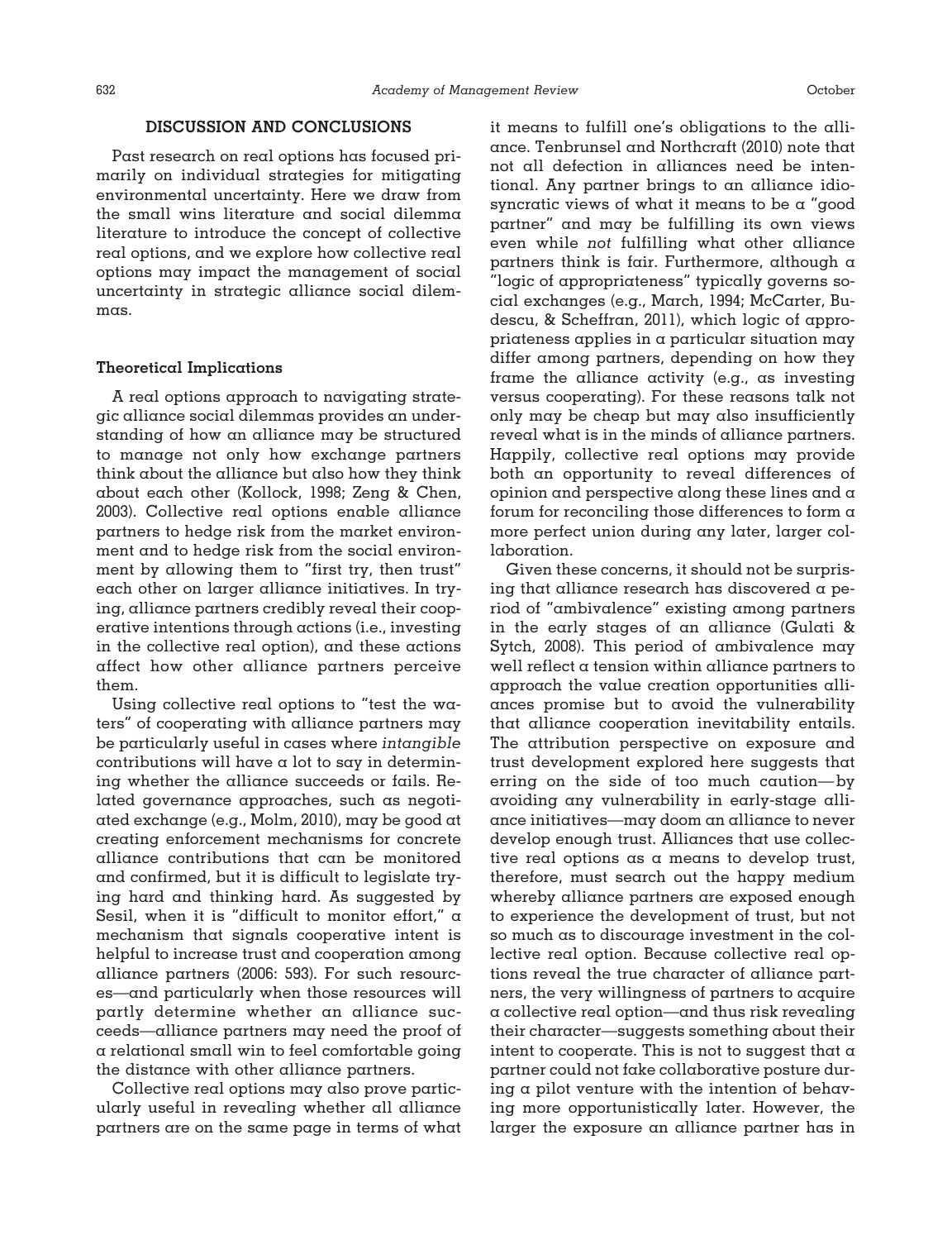the pilot venture, perhaps the more likely that partner's true character will be revealed.

Our analysis of the impact of collective real options also offers a new perspective on the role of reputations in alliances. Previous research on trust and cooperation has highlighted the main effects of reputations on trust (Bohnet & Huck, 2004; Das & Teng, 2001; Weber et al., 2005). Our arguments shift the focus of reputations to their *indirect* effects on partners' interpretations of success and failure of pilot ventures. Specifically, a positive reputation may serve to enhance the impact of cooperative behaviors on trust development when relational small wins are achieved, and it may buffer an alliance partner from being viewed as untrustworthy when small wins are not achieved. Significantly, any discussion of reputations in alliances begs some interesting levels-of-analysis issues, such as whether alliances can trust, or whether trust is really the province of individual decision makers. This becomes particularly important when we contemplate the possibility that reputation within a multiple-actor partner may not be homogeneous or that any partner's reputation may not be homogeneously perceived within an alliance, or even within other partners (Arend, 2009). Although beyond the scope of this article, such questions bring numbers into the discussion—both the number of partners in the alliance and the number of actors within any "partner"—since trust becomes a harder nut to crack as group size increases (e.g., Huck & Lunser, 2010), probably on both dimensions.

Another critical contribution of this article is that it redirects scholarly conversation about alliance governance, from managing opportunism to managing defensive perceptions. Previous research, such as game-theoretic and transaction cost approaches to alliance management, has emphasized governing alliances to avoid offensive (opportunistic) defection (Heide & Miner, 1992; Parkhe, 1993). Recent research on applying the social dilemma paradigm to alliances has echoed this emphasis by focusing on structural and motivational strategies that help protect "an overtrusting partner [from being an] easy target for exploitation by its greedy partners" (Zeng & Chen, 2003: 588). This does not suggest that research on alliance social dilemmas ignores defensive defection. Indeed, Zeng and Chen (2003) encouraged trust building as a means of alleviating fear of opportunism. However, McCarter and Northcraft (2007) suggest that even if an alliance is structured to remove offensive defection, such as by making all partners irreplaceable, an alliance partner may still doubt others' ability and willingness to cooperate and defect defensively. This insight reminds us that alliance management is not only about reducing opportunism but also about a partner reducing other partners' fear they will be made the "sucker" (Schnake, 1991). Whereas recent alliance research considers perceptions when examining alliance governance (McCarter & Northcraft, 2007), our model extends this thinking by using real options to show one way to manage defensive perceptions among alliance partners. Rather than avoiding opportunism by others, the emphasis of this approach is avoiding missed opportunities to create value by lowering the barriers to collective cooperation.

Solutions to managing social uncertainty might be applicable to strategic alliances where offensive defection is either possible or not. Our model applies to both cases. If the alliance is structured to allow free riding, collective real options enable familiarity among alliance partners and the achievement of shared benefits, thereby reducing the temptation to opportunistically hurt others and potentially kill the golden goose (Pruitt & Kimmel, 1977). If an alliance structure makes free riding impossible, then collective real options enable alliance partners to garner trust and show both the motivation and the capability to cooperate as the stakes grow (Chen, 1996).

This article also provides several contributions to the study of real options. First, previous research has examined how real options manage external market environments and mitigate environmental uncertainty to encourage alliance success (Kogut, 1991). Here we show how real options can manage and reduce social uncertainty among alliance partners, thereby answering the call from scholars to understand how real options affect the social, as well as the exogenous, environment (Busby & Pitts, 1997; Foote & Folta, 2002). In acquiring the collective real option, alliance partners may uncover each other's intentions before significant investments are made. This insight redirects discussion of real options from managing the external market environment to navigating the internal social environment.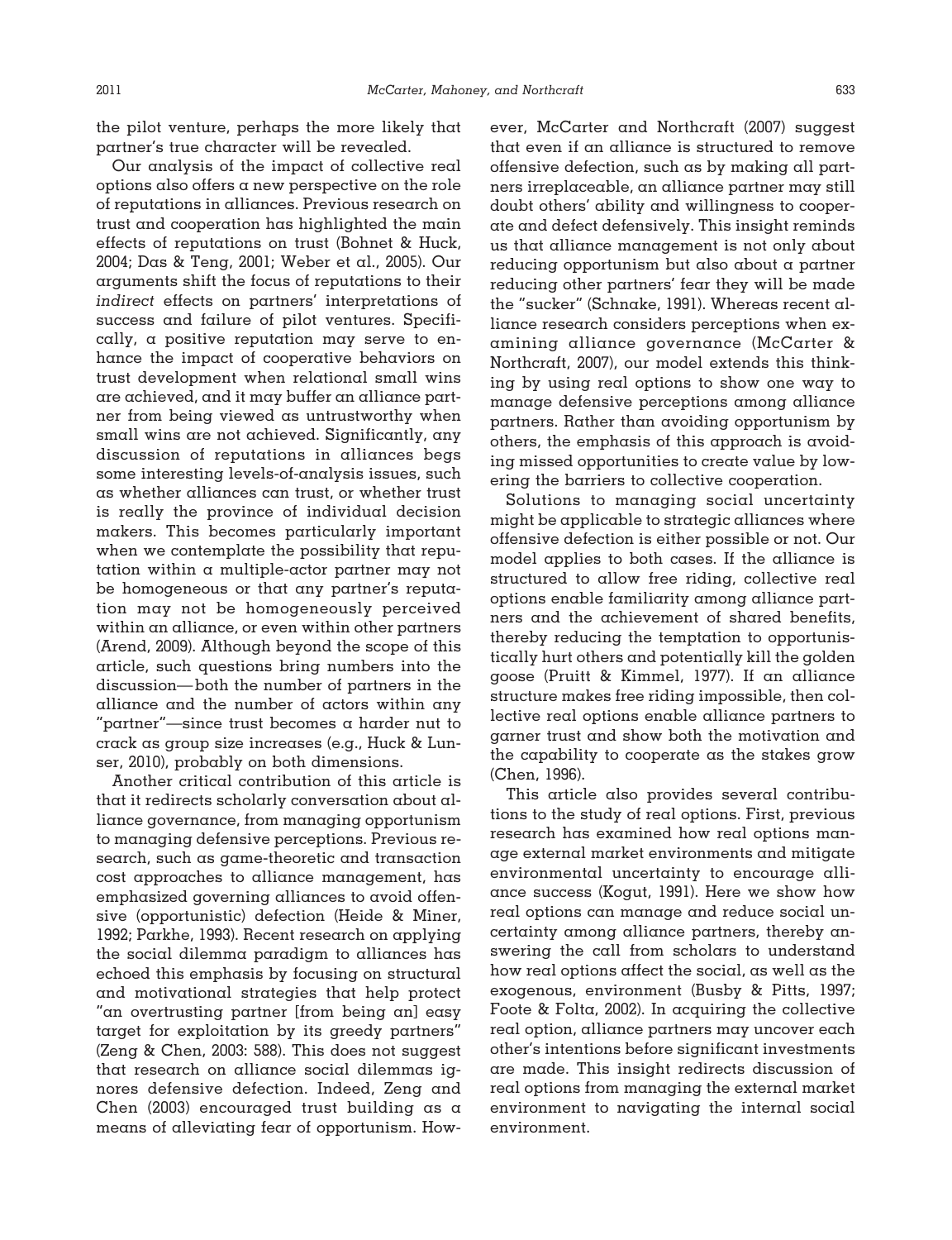Second, the real options literature has primarily examined how firms individually use real options in investments (Li et al., 2007). However, we emphasize that collective real options may be used strategically in collective efforts: alliance partners can jointly acquire a collective real option (such as undertaking a pilot project) while retaining the unilateral ability to exit should the future look relationally (or environmentally) grim. Indeed, collective real options can increase trust and foster cooperation by decreasing perceived vulnerability among alliance partners, and thus lowering the barrier to at least try to cooperate.

A third contribution to the real options literature is challenging the premise that time-tobuild real option benefits cannot be realized until after *all* stages of investment have been made and that these benefits are either financial or physical in nature (Majd & Pindyck, 1987). This assumption may hold if the benefits of real options are only monetary (Trigeorgis, 1999). However, our model considers the *relational* benefits (e.g., information about other alliance partners' cooperative intent)—in addition to the economic benefits (e.g., monetary returns from the pilot project)—that become available before full investment is required. Considering that with whom we invest can be just as important as in what we invest (Adabor, 2006), the relational benefits of collective real options should provide decision makers invaluable information that influences both their social and investment behavior.

This article advances the idea of small wins as well. While Weick's (1984) seminal framework provides explanations for how largescale alliance initiatives are achieved (Reay et al., 2006), it gives little consideration to how the size of the small win makes a difference in motivating cooperation. Weick acknowledges that wins can be "arranged on a continuum" (1984: 43) in different orders of magnitude. We expand on this observation, explaining how and why the size of the small win matters. If the small win is too small, then alliance partners may not be convinced that future cooperation will result in large-scale benefits; if too large a small win is attempted, vulnerability may discourage prospective alliance partners from ever pursuing it.

#### **Managerial Implications**

This article also provides several implications for managers. Primarily, collective real options offer alternatives for alliance governance. Consider, for example, the often proposed remedy to reduce social uncertainty in alliance efforts: external regulation (e.g., government regulation). While external regulators can increase cooperation (Olson, 1965), they also can introduce additional conflicts of interest and ulterior motives among collective partners that undermine the very cooperation these regulations were meant to create (Crowe, 1969; Tenbrunsel & Messick, 1999). A collective real options approach may be particularly attractive to collectives for addressing social dilemmas because it retains control within the group and is self-perpetuating through small wins, while still avoiding the risks of unilateral cooperation.

An example of an alliance seeking to avoid third-party intervention through the use of collective real options is the Suwannee River Partnership in northern Florida, formed to encourage Florida farmers to voluntarily cooperate to reduce water pollution and avoid government intervention. These farmers faced a social dilemma since each farmer was tempted to defect by letting other neighboring farmers incur the costs of mitigating water pollution—but if everyone chose this strategy, water pollution would continue and government sanctions would be imposed. To encourage cooperation among the hesitant farmers, the partnership organized joint small-scale demonstration projects to build trust among the farmers so that everyone would cooperate on a larger scale that is, adopting best practices that would cost an individual farm hundreds of thousands of dollars to implement (Dedekorkut, 2005). The successful utilization of collective real options among the farmers meant farms and local organizations retained control.

A second managerial implication concerns what management scholars transfer to management practice (Van de Ven, 2007). For decades the discussion in business periodicals has been primarily about leveraging real options to reduce *environmental* uncertainty (Copeland & Tufano, 2004; Kogut & Kulatilaka, 1994). While informative for managers, this myopic focus has been unfortunate, considering that social uncertainty is, perhaps, the most commonly discussed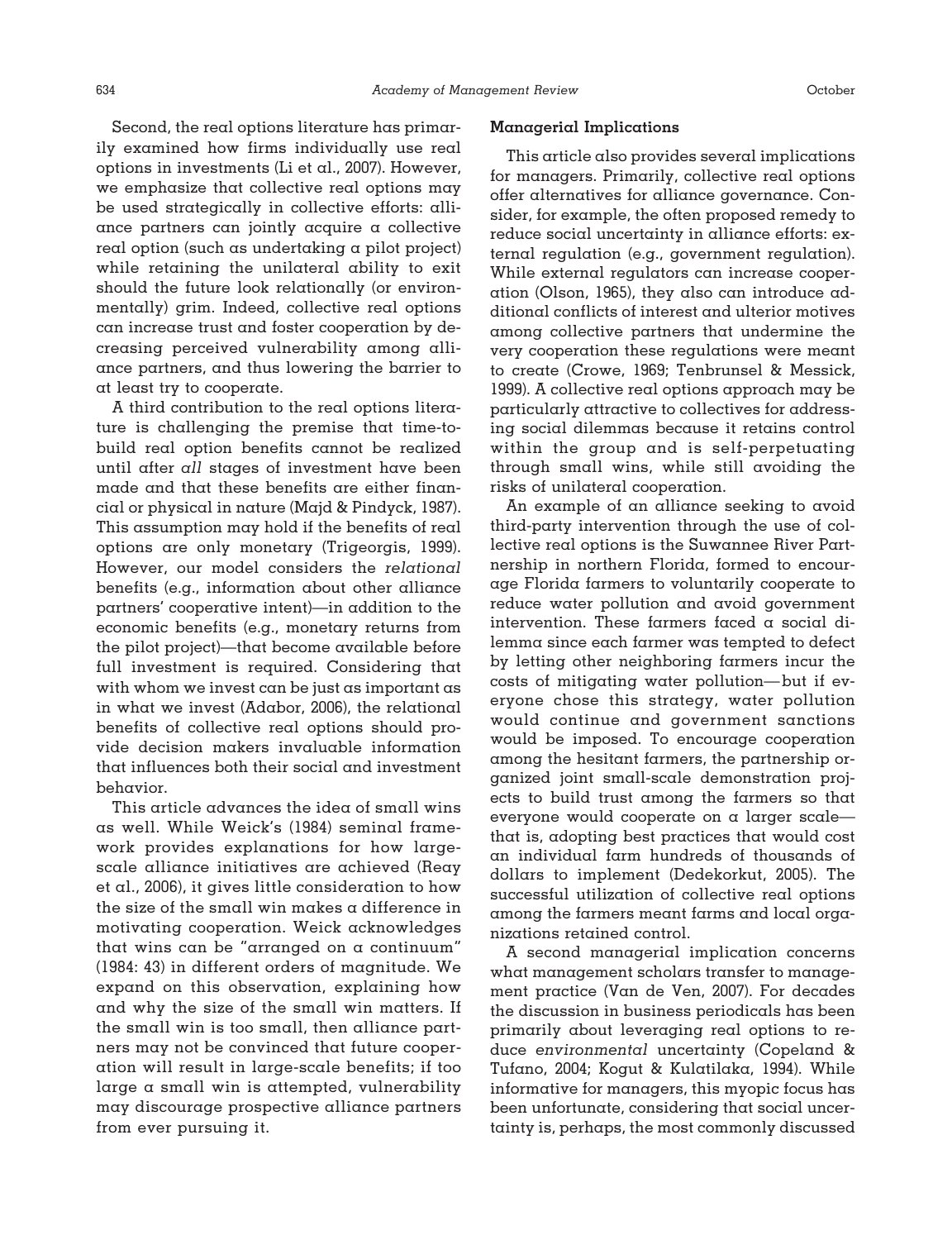hazard to effective collective action (Olson, 2002; Williamson, 1991). This article suggests that not all small wins are created equal. Rather, the larger the small win, the greater the likelihood that individuals will push forward to achieve something greater. However, large small wins can only be achieved at the risk of higher levels of exposure, making alliance partners less likely to cooperate and more likely to suspect that their partners will not fully cooperate either. In short, there is an optimal mid range of risk that alliances must find to have enough exposure to garner trust but not too much to scare away prospective alliance partners.

#### **Future Directions**

The model and propositions offered here provide several avenues for future research. This article addresses how collective real options influence trust and cooperation in strategic alliance initiatives. An unaddressed issue that remains is what role alliance size (number of alliance partners) plays in the dynamics described in this model. When collective action entails a large number of partners (often beyond two parties), unilateral strategies, such as direct reciprocal exchange and sanctioning, become difficult to implement because of increased monitoring costs and complexity (Boyd & Richerson, 1988; Carpenter, 2007; Molm, 1994). Using collective real options, in contrast, requires coordinated actions that allow partners to exit the alliance should large-scale collective action look grim. This contrast suggests that as the number of alliance partners increases, so should the likelihood of adopting a collective real options strategy.

Understanding the effects of collective real options internal to the alliance raises the question, "What effects do collective real options have on external alliance relationships?" Our model focuses on outcomes directly related to the achievement of small wins and does not consider the potential indirect effects of (not) achieving a small win. This narrower focus may initially suggest that using a collective real option is always the best approach in alliances, but this actually may not always be the case. For instance, what we experience in one instance can spill over into other similar instances (Byrne & Clore, 1970; Messick, 1999). If an alliance partner experiences a breach in trust with

a set of partners using a collective real option, then that partner may carry that fear into other relationships with the same— or completely different—alliance partners. Future research may consider whether trust breaches and successful trust building using collective real options carry over to other related cooperative ventures and how long these carryover effects persist.

A third issue concerns how real options may be used to signal participants and outside observers of alliances. Research has long focused on the role of signaling for fostering cooperation (Kollock, 1998). Signaling is important in cooperative efforts (especially where verbal communication is not possible) because it reduces other individuals' social uncertainty and breeds trust. While suggesting how collective real options can be a signaling mechanism, the current model is limited in terms of who is being signaled. The model focuses only on those directly involved in the social dilemma being signaled about the intentions of their alliance partners. Research on social movements (a form of alliance) reminds us that the composition of collectives facing social uncertainty is not static: newcomers often are solicited to join the cause or hold out until they become assured that largescale cooperation is possible (Whittier, 1997; Zald & McCarthy, 1987). In future research scholars may wish to examine how using real options can serve as a mechanism for signaling and facilitating cooperation among active participators and outside observers who are considering joining the cause.

It has been said that "what we accomplish together will benefit many" (Stewart, 2001: 1), and in many ways the fruits of collaboration are what separate the civilized from the savages. Unfortunately, the benefits of working together can be elusive, because alliances create social dilemmas in which individuals withhold cooperation when they perceive themselves as potentially vulnerable to others' opportunistic behavior (Williamson, 1991), and there is rarely a "Leviathan" (Hobbes, 1907/1651) handy to enforce cooperative intent. Drawing from the social dilemma, real options, and small wins literature, this article presents a hybrid approach to mitigating social uncertainty in alliance governance. Collective real options provide alliance partners the opportunity to first try and then trust each other before undertaking large-scale (and thus large-exposure) cooperative initia-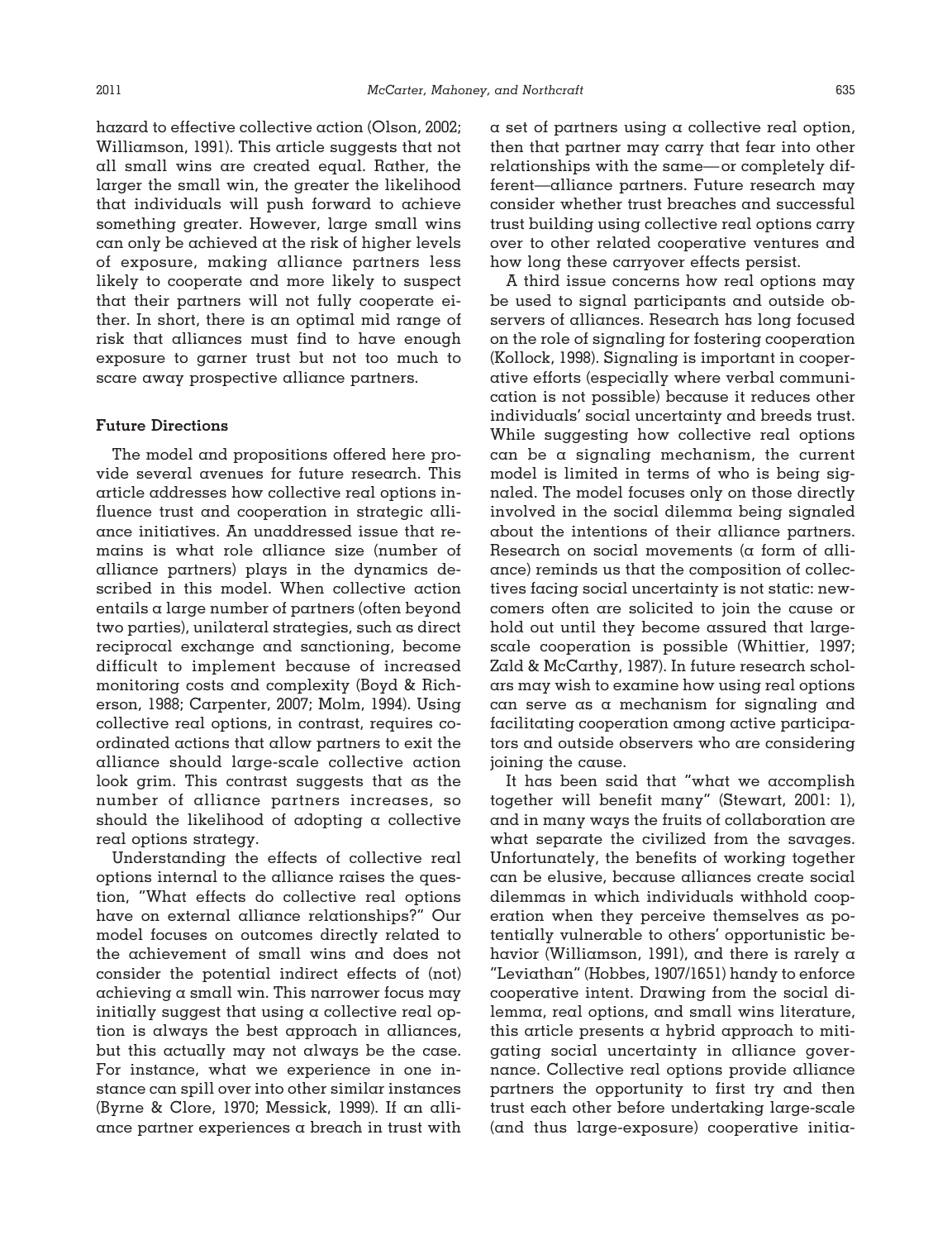#### **REFERENCES**

partners successfully working together.

- Adabor, H. 2006. The role of personal relationships in interfirm alliances: Benefits, dysfunctions, and some suggestions. *Business Horizons,* 49: 473– 486.
- Adner, R., & Levinthal, D. 2004. What is not a real option: Considering boundaries for the application of real options to business strategy. *Academy of Management Review,* 29: 74 – 85.
- Agarwal, R., Croson, R., & Mahoney, J. T. 2010. The role of incentives and communication in strategic alliances: An experimental investigation. *Strategic Management Journal,* 31: 413– 437.
- Anderson, C., & Shirako, A. 2008. Are individuals' reputations related to their history of behavior? *Journal of Personality and Social Psychology,* 94: 320 –333.
- Andriopoulos, C., & Lowe, A. 2000. Enhancing organisational creativity: The process of perpetual challenging. *Management Decision,* 38: 734 –742.
- Arend, R. J. 2009. Reputation for cooperation: Contingent benefits in alliance activity. *Strategic Management Journal,* 30: 371–385.
- Bazerman, M. H., & Gillespie, J. J. 1999. Betting on the future: The virtues of contingent contracts. *Harvard Business Review,* 77(5): 155–160.
- Bohnet, I., & Huck, S. 2004. Repetition and reputation: Implications for trust and trustworthiness when institutions change. *American Economic Review,* 94: 362–366.
- Bolton, G. E., Katok, E., & Ockenfels, A. 2005. Cooperation among strangers with limited information about reputation. *Journal of Public Economics,* 89: 1457–1468.
- Bowman, E. H., & Hurry, D. 1993. Strategy through the option lens: An integrated view of resource investments and the incremental-choice process. *Academy of Management Review,* 18: 760 –782.
- Bowman, E. H., & Moskowitz, G. T. 2001. Real options analysis and strategic decision making. *Organization Science,* 12: 772–777.
- Boyd, R., & Richerson, P. J. 1988. The evolution of reciprocity and sizable groups. *Journal of Theoretical Biology,* 132: 337–356.
- Brandenburger, A. M., & Nalebuff, B. J. 1996. *Co-opetition.* New York: Doubleday.
- Busby, J. S., & Pitts, C. 1997. Real options in practice. *Management Accounting Research,* 8: 169 –186.
- Byrne, D., & Clore, G. L. 1970. A reinforcement model of evaluative processes. *Personality: An International Journal,* 1: 103–128.
- Carpenter, J. P. 2007. Punishing free-riders: How group size affects mutual monitoring and the provision of public goods. *Games and Economic Behavior,* 60: 31–51.
- Chen, M.-J. 1996. Competitor analysis and interfirm rivalry: Toward a theoretical integration. *Academy of Management Review,* 21: 100 –134.
- Cho, J., & Lee, J. 2006. An integrated model of risk and riskreducing strategies. *Journal of Business Research,* 59: 112–120.
- Copeland, T., & Tufano, P. 2004. A real-world way to manage real options. *Harvard Business Review,* 82(3): 90 –99.
- Cornes, R., & Sandler, T. 1996. *The theory of externalities, public goods, and club goods* (2nd ed.). Cambridge: Cambridge University Press.
- Cox, D. F. 1967. Risk handling in consumer behavior: An intensive study of two cases. In D. F. Cox (Ed.), *Risk taking and information handling in consumer behavior:* 34 – 81. Cambridge, MA: Harvard University Press.
- Crawford, V. 1998. A survey of experiments on communication via cheap talk. *Journal of Economic Theory,* 78: 286 – 298.
- Crowe, B. L. 1969. The tragedy of the commons revisited. *Science,* 166: 1103–1107.
- Cunningham, S. 1967. The major dimensions of perceived risk. In D. F. Cox (Ed.), *Risk taking and information handling in consumer behavior:* 82–108. Cambridge, MA: Harvard University Press.
- Das, T. K., & Teng, B.-S. 1996. Risk types and the inter-firm alliance structures. *Journal of Management Studies,* 33: 827– 843.
- Das, T. K., & Teng, B.-S. 1998. Between trust and control: Developing confidence in partner cooperation in alliances. *Academy of Management Review,* 23: 491–512.
- Das, T. K., & Teng, B.-S. 2000. A resource-based theory of strategic alliances. *Journal of Management*, 26: 31-62.
- Das, T. K., & Teng, B.-S. 2001. Trust, control, and risk in strategic alliances: An integrated framework. *Organization Studies,* 22: 251–283.
- Das, T. K., & Teng, B.-S. 2002. Alliance constellations: A social exchange perspective. *Academy of Management Review,* 27: 445– 456.
- Dawes, R. M. 1980. Social dilemmas. *Annual Review of Psychology,* 31: 169 –193.
- Dedekorkut, A. 2005. Suwannee River Partnership: Representation instead of regulation? In J. T. Scholz & B. Stiftel (Eds.), *Adaptive governance and water conflict: New institutions for collaborative planning:* 52– 63. Washington, DC: Resources for the Future.
- Dixit, A., & Pindyck, R. 1994. *Investment under uncertainty.* Princeton, NJ: Princeton University Press.
- Dunbar, J. M., Neufeld, R. R., Libow, L. S., Cohen, C. E., & Foley, W. J. 1997. Taking charge: The role of nursing administrators in removing restraints. *Journal of Nursing Administration,* 27(3): 42– 48.
- Dyer, J. H., & Singh, H. 1998. The relational view: Cooperative strategy and sources of interorganizational competitive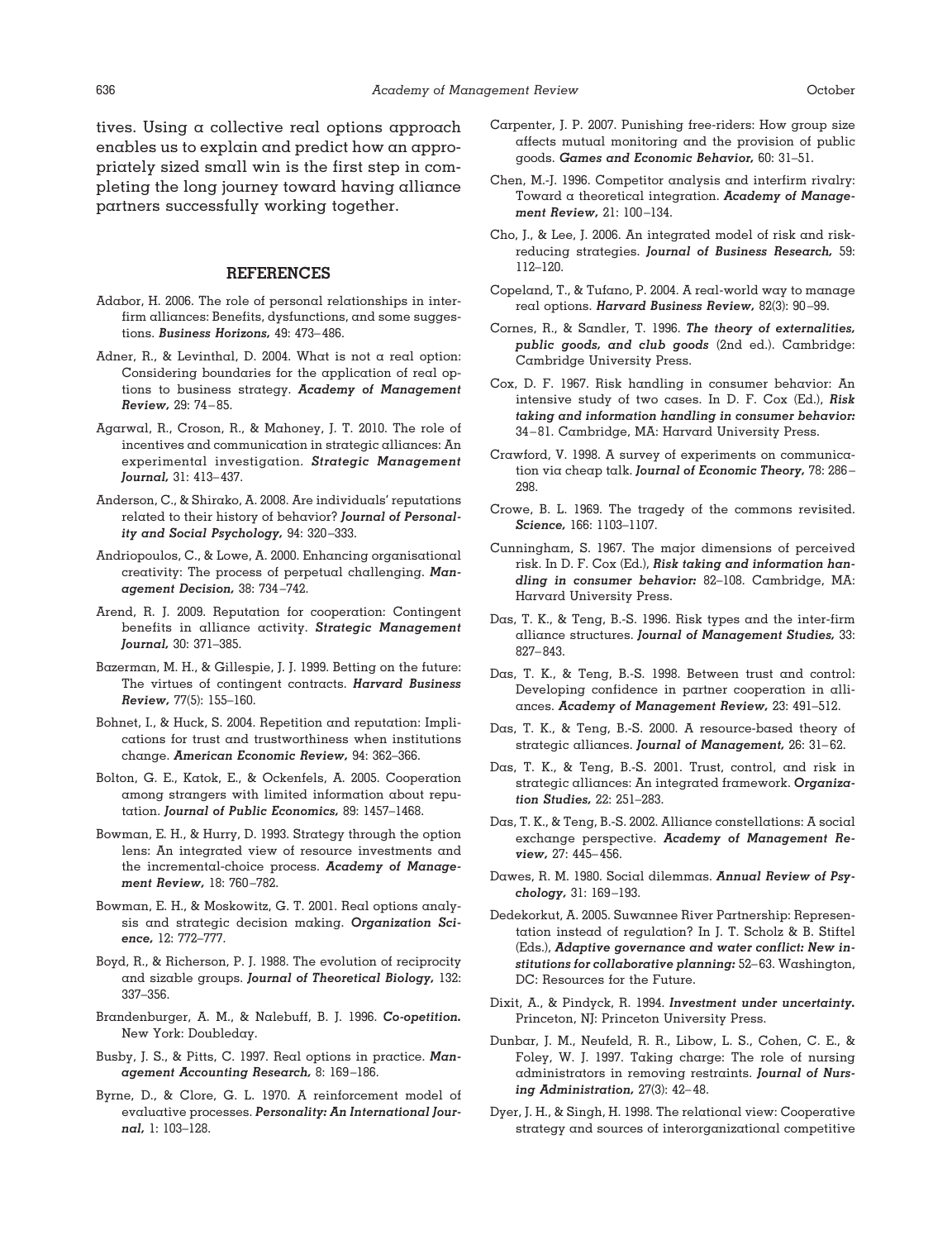- Epley, N., Caruso, E., & Bazerman, M. H. 2006. When perspective taking increases taking: Reactive egoism in social interaction. *Journal of Personality and Social Psychology,* 91: 872– 889.
- Farrell, J., & Rabin, M. 1996. Cheap talk. *Journal of Economic Perspectives,* 10(3): 103–118.
- Fawcett, S. E., Magnan, G., & McCarter, M. W. 2008. Supply chain alliances and social dilemmas: Bridging the barriers that impede collaboration. *International Journal of Procurement Management,* 1: 318 –342.
- Fichman, R. G. 2004. Real options and IT platform adoption: Implications for theory and practice. *Information Systems Research,* 15: 132–154.
- Foddy, M., Smithson, M., Schneider, S., & Hogg, M. 1999. *Resolving social dilemmas: Dynamics, structural, and intergroup aspects.* Philadelphia: Psychology Press.
- Folta, T. 1998. Governance and uncertainty: The trade-off between administrative control and commitment. *Strategic Management Journal,* 19: 1007–1028.
- Folta, T. B., & Miller, K. D. 2002. Real options in equity partnerships. *Strategic Management Journal,* 23: 77– 88.
- Foote, D. A., & Folta, T. B. 2002. Temporary workers as real options. *Human Resource Management Review,* 12: 579 – 597.
- Gottschalg, O., & Zollo, M. 2007. Interest alignment and competitive advantage. *Academy of Management Review,* 32: 418 – 437.
- Gouldner, A. W. 1960. The norm of reciprocity: A preliminary statement. *American Sociological Review,* 25: 161–178.
- Gulati, R. 1995a. Does familiarity breed trust? The implications of repeated ties for contractual choice in alliances. *Academy of Management Journal,* 38: 85–112.
- Gulati, R. 1995b. Social structure and alliance formation patterns: A longitudinal analysis. *Administrative Science Quarterly,* 40: 619 – 652.
- Gulati, R. 1998. Alliances and networks. *Strategic Management Journal,* 19: 293–317.
- Gulati, R., & Sytch, M. 2008. Does familiarity breed trust? Revisiting the antecedents of trust. *Managerial and Decision Economics,* 29: 165–190.
- Hardin, R. 1993. The street-level epistemology of trust. *Politics & Society,* 21: 505–529.
- Hardy, C., Phillips, N., & Lawrence, T. B. 2003. Resources, knowledge and influence: The organizational effects of interorganizational collaboration. *Journal of Management Studies,* 40: 321–347.
- Heide, J., & Miner, A. 1992. The shadow of the future: Effects of anticipated interaction and frequency of contact on buyer-seller cooperation. *Academy of Management Journal,* 35: 265–291.
- Heider, F. 1958. *The psychology of interpersonal relations.* New York: Wiley.
- Hennart, J.-F. 1988. A transaction costs theory of equity joint ventures. *Strategic Management Journal,* 9: 361–374.
- Hobbes, T. 1907. (First published in 1651.) *Leviathan.* New York: Routledge and Sons.
- Hobfoll, S. 1989. Conservation of resources: A new attempt at conceptualizing stress. *American Psychologist,* 44: 513– 524.
- Hobfoll, S. 1998. *Stress, culture, and community.* London: Plenum Press.
- Hoffman, A. J., Gillespie, J. J., Moore, D. A., Wade-Benzoni, K. A., Thompson, L. L., & Bazerman, M. H. 1999. A mixedmotive perspective on the economics versus environmental debate. *American Behavioral Scientist,* 42: 1254 – 1276.
- Huck, S., & Lunser, G. K. 2010. Group reputations: An experimental foray. *Journal of Economic Behavior & Organization,* 73: 153–157.
- Jones, G. H., Jones, B. H., & Little, P. 2000. Reputation as reservoir: Buffering against loss in times of economic crisis. *Corporate Reputation Review,* 3: 21–30.
- Jones, G. R., & George, J. M. 1998. The experience and evolution of trust: Implications for cooperation and teamwork. *Academy of Management Review,* 23: 531–546.
- Kale, P., Dyer, J. H., & Singh, H. 2002. Alliance capability, stock market response, and long-term alliance success: The role of the alliance function. *Strategic Management Journal,* 23: 747–767.
- Kanter, R. 1994. Collaborative advantage: The art of alliances. *Harvard Business Review,* 72(4): 96 –109.
- Kaufman, C., & Kerr, N. 1993. Small wins: Perceptual focus, efficacy, and cooperation in social dilemmas. *Journal of Applied Social Psychology,* 23: 3–20.
- Kelley, H., & Michela, J. 1980. Attribution theory and research. *Annual Review of Psychology,* 31: 457–501.
- Kelley, H. H. 1973. The process of causal attribution. *American Psychologist,* 28: 107–128
- Kim, Y. J., & Sanders, G. L. 2002. Strategic actions in information technology investment based on real option theory. *Decision Support Systems,* 33: 1–11.
- Kogut, B. 1991. Joint ventures and the option to expand and acquire. *Management Science,* 37: 19 –33.
- Kogut, B., & Kulatilaka, N. 1994. Options thinking and platform investments: Investing in opportunity. *California Management Review,* 36(2): 52–71.
- Kogut, B., Shan, W., & Walker, G. 1992. Competitive cooperation in biotechnology: Learning through networks? In N. Nohria, & R. Eccles (Eds.), *Networks and organizations: Structure, form, and action:* 348 –381. Boston: Harvard Business School Press.
- Kollock, P. 1994. The emergence of exchange structures: An experimental study of uncertainty, commitment, and trust. *American Journal of Sociology,* 100: 313–345.
- Kollock, P. 1998. Social dilemmas: The anatomy of cooperation. *Annual Review of Sociology,* 24: 183–214.
- Komorita, S. S., Chan, D. K., & Parks, C. 1993. The effects of reward structure and reciprocity in social dilemmas. *Journal of Experimental Social Psychology,* 29: 252–267.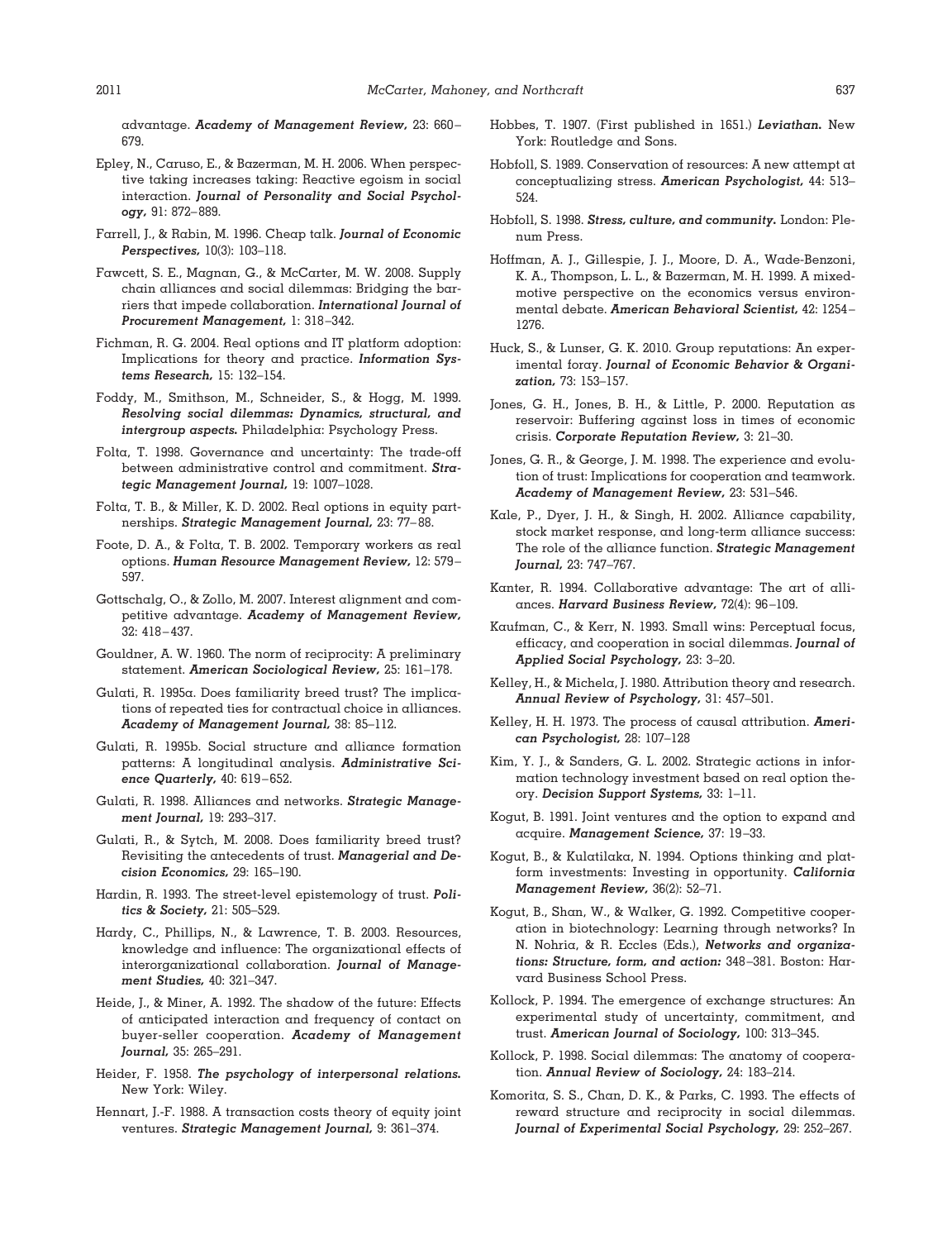- Laaksonen, T., Jarimo, T., & Kulmala, H. I. 2009. Cooperative strategies in customer-supplier relationships: The role of interfirm trust. *International Journal of Production Economics,* 120: 79 – 87.
- Larson, A. 1992. Network dyads in entrepreneurial settings: A study of the governance of exchange relationships. *Administrative Science Quarterly,* 37: 76 –104.
- Lawler, R. J. 2001. An affect theory of social exchange. *American Journal of Sociology,* 107: 321–352.
- Lewicki, R., McAllister, D., & Bies, R. 1998. Trust and distrust: New relationships and realities. *Academy of Management Review,* 23: 439 – 458.
- Lewicki, R., Tomlinson, E., & Gillespie, N. 2006. Models of interpersonal trust development: Theoretical approaches, empirical evidence, and future directions. *Journal of Management,* 32: 991–1022.
- Li, Y., James, B., Madhaven, R., & Mahoney, J. T. 2007. Real options: Taking stock and looking ahead. *Advances in Strategic Management,* 24: 31– 66.
- Lichbach, M. I. 1996. *The cooperator's dilemma.* Ann Arbor: University of Michigan Press.
- Liebrand, W. 1983. A classification of social dilemma games. *Simulation & Games,* 14: 123–138.
- Lount, R., Zhong, C., Sivanathan, N., & Murnighan, J. 2008. Getting off on the wrong foot: The timing of  $\alpha$  breach and the restoration of trust. *Personality and Social Psychology Bulletin,* 34: 1601–1612.
- Lubell, M. 2004. Collaborative watershed management: A view from the grassroots. *Policy Studies Journal,* 32: 341– 363.
- Luo, Y. 2007. Are joint venture partners more opportunistic in a more volatile environment? *Strategic Management Journal*, 28: 39-60.
- Majd, S., & Pindyck, R. 1987. Time to build, option value, and investment decisions. *Journal of Financial Economics,* 18: 7–27.
- Malhotra, D. 2005. *The effect of real options on trust and trustworthiness: The relevance of irrelevant alternatives.* Paper presented at the IACM 18th Annual Conference, Seville, Spain.
- Malhotra, D., & Lumineau, F. In press. Trust and collaboration in the aftermath of conflict: The effects of contract structure. *Academy of Management Journal.*
- Malhotra, D., & Murnighan, J. K. 2002. The effects of contracts on interpersonal trust. *Administrative Science Quarterly,* 47: 534 –559.
- March, J. G. 1994. *A primer of decision making.* New York: Free Press.
- Mayer, R. C., Davis, J. H., & Schoorman, F. D. 1995. An integrative model of organizational trust. *Academy of Management Review,* 20: 709 –734.
- McAdam, M., McAdam, R., Galbraith, B., & Miller, K. 2010. An exploratory study of principal investigator roles in UK university proof-of-concept processes: An absorptive capacity perspective. *R&D Management,* 40: 455– 473.
- McCarter, M. W., Budescu, D. V., & Scheffran, J. 2011. The give-or-take-some dilemma: An empirical investigation of a hybrid social dilemma. *Organizational Behavior and Human Decision Processes,* 116: 83–95.
- McCarter, M. W., & Northcraft, G. B. 2007. Happy together?: Insights and implications of viewing managed supply chains as a social dilemma. *Journal of Operations Management,* 25: 498 –511.
- McCarter, M. W., Rockmann, K. W., & Northcraft, G. B. 2010. Is it even worth it? The effect of loss prospects in the outcome distribution of a public goods dilemma. *Organizational Behavior and Human Decision Processes,* 111:  $1 - 12$
- Messick, D. M. 1999. Alternative logics for decision making in social settings. *Journal of Economic Behavior and Organization,* 39: 11–28.
- Messick, D. M., Allison, S., & Samuelson, C. 1988. Framing and communication effects on group partners' responses to environmental and social uncertainty. In S. Maital (Ed.), *Applied behavioral economics,* vol. 2: 677– 700. New York: University Press.
- Messick, D. M., & Brewer, M. 1983. Solving social dilemmas. *Review of Personality and Social Psychology,* 4: 11– 44.
- Meyerson, D., Weick, K., & Kramer, R. 1996. Swift trust and temporary groups. In R. Kramer & T. Tyler (Eds.), *Trust in organizations:* 166 –195. London: Sage.
- Miller, G. J. 1993. *Managerial dilemmas: The political economy of hierarchy.* Cambridge: Cambridge University Press.
- Molm, L. D. 1994. Dependence and risk: Transforming the structure of social exchange. *Social Psychology Quarterly,* 57: 163–176.
- Molm, L. D. 2003. Theoretical comparisons of forms of exchange. *Sociological Theory,* 21: 1–17.
- Molm, L. D. 2010. The structure of reciprocity. *Social Psychology Quarterly,* 73: 119 –131.
- Molm, L. D., Collett, J. L., & Schaefer, D. R. 2007. Building solidarity through generalized exchange: A theory of reciprocity. *American Journal of Sociology,* 113: 205–242.
- Molm, L. D., Takahashi, N., & Petersen, G. 2000. Risk and trust in social exchange: An experimental test of a classical proposition. *American Journal of Sociology,* 105: 1396 – 1427.
- Monge, P. R., Fulk, J., Kalman, M. E., Flanagin, A. J., Parnassa, C., & Rumsey, S. 1998. Production of collective action in alliance-based interorganizational communication and information systems. *Organization Science,* 9: 411– 433.
- Mu, J. 2006. *Real options analysis.* Hoboken, NJ: Wiley.
- Murray, E. A., & Mahon, J. F. 1993. Strategic alliances: Gateway to the new Europe? *Long Range Planning,* 26: 102– 111.
- Nielsen, R. P. 1988. Cooperative strategy. *Strategic Management Journal,* 9: 475– 492.
- Olson, L. A. 2002. Turning small wins into big victories. *Information Week,* January 28: 98.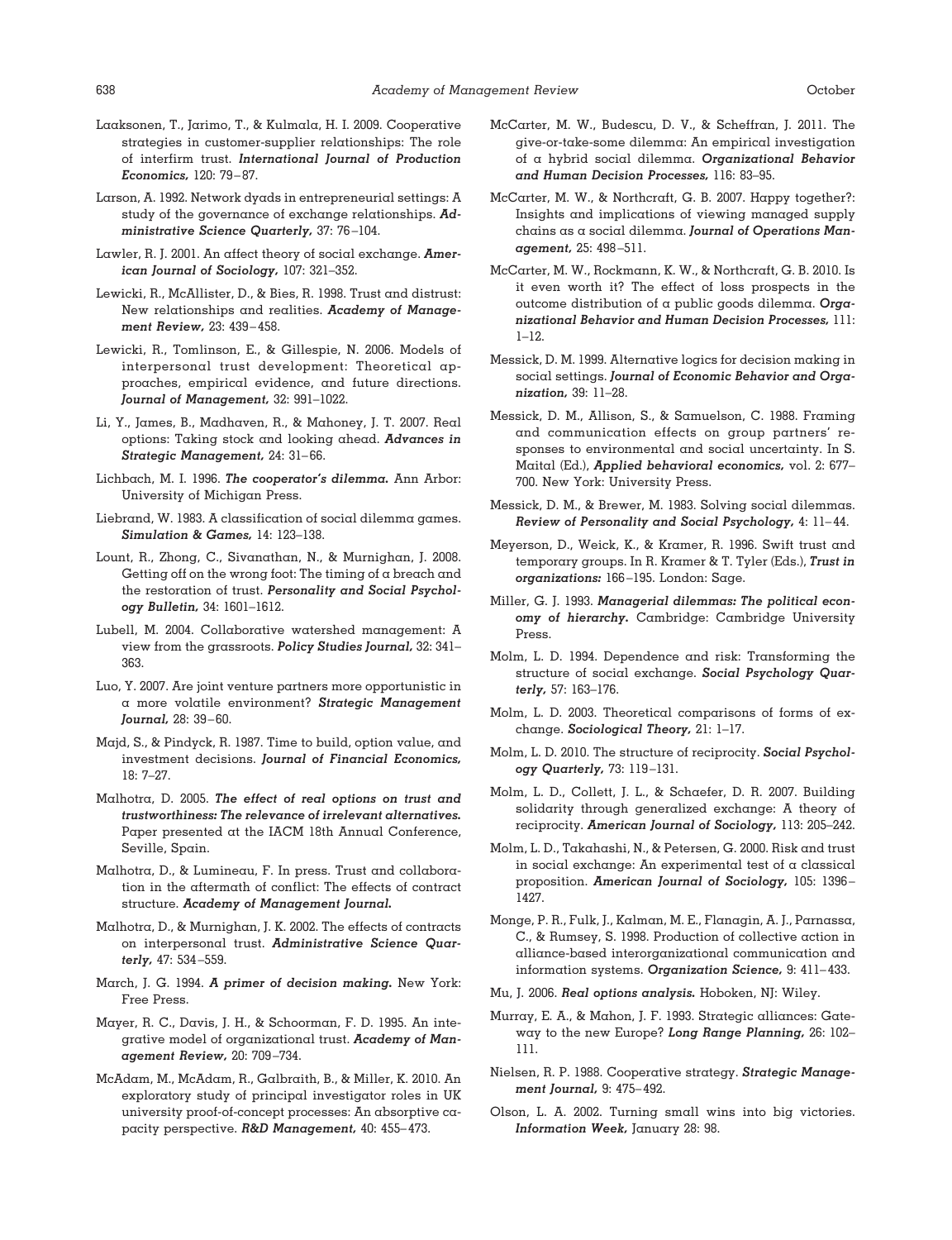- Olson, M. 1965. *The logic of collective action.* Cambridge, MA: Harvard University Press.
- Pape, U., & Schmidt-Tank, S. 2004. *Valuing joint ventures using real options.* ESCP-EAP Working paper No. 7, European School of Management, Paris.
- Park, S. H., & Ungson, G. R. 2001. Interfirm rivalry and managerial complexity: A conceptual framework of alliance failure. *Organization Science,* 12: 37–53.
- Parkhe, A. 1993. Strategic alliance structuring: A game theoretic and transaction cost examination of interfirm cooperation. *Academy of Management Journal,* 36: 794 – 829.
- Pillutla, M., Malhotra, D., & Murnighan, J. K. 2003. Attributions of trust and the calculus of reciprocity. *Journal of Experimental Social Psychology,* 39: 448 – 455.
- Poppo, L., Zhou, K. Z., & Sungmin, R. 2008. Alternative origins to interorganizational trust: An interdependence perspective on the shadow of the past and the shadow of the future. *Organization Science,* 19: 39 –55.
- Pruitt, D. G., & Kimmel, M. J. 1977. Twenty years of experimental gaming: Critique, synthesis, and suggestions for the future. *Annual Review of Psychology,* 28: 363–392.
- Reay, T., Golden-Biddle, K., & Germann, K. 2006. Legitimizing a new role: Small wins and microprocesses of change. *Academy of Management Journal,* 49: 977–998.
- Reuer, J. J., & Tong, T. W. 2005. Real options in international joint ventures. *Journal of Management,* 31: 403– 423.
- Ribstein, L. 2000. *Law v. trust.* Working paper No. 00-38, George Mason University, Fairfax, VA.
- Robinson, S. L. 1996. Trust and breach of the psychological contract. *Administrative Science Quarterly,* 41: 574 –599.
- Robson, M., Katsikeas, C., & Bello, D. 2008. Drivers and performance outcomes of trust in international strategic alliances: The role of organizational complexity. *Organization Science,* 19: 647– 665.
- Rockmann, K., & Northcraft, G. B. 2008. To be or not to be trusted: The influence of media richness on defection and deception. *Organizational Behavior and Human Decision Processes,* 107: 106 –122.
- Schnake, M. E. 1991. Equity in effort: The "sucker effect" in co-acting groups. *Journal of Management,* 17: 41–54.
- Segilman, C., Bush, M., & Kirsch, K. 1976. Relationship between compliance in the foot-in-the-door paradigm and the size of the first request. *Journal of Personality and Social Psychology,* 33: 517–520.
- Sesil, J. C. 2006. Sharing decision-making and group incentives: The impact on performance. *Economic and Industrial Democracy,* 27: 587– 607.
- Shane, S., & Cable, D. 2002. Network ties, reputation, and the financing of new ventures. *Management Science,* 48: 364 –381.
- Sing, T. F. 2002. Time to build options in construction processes. *Construction Management and Economics,* 20: 119 –130.
- Sitkin, S. B., & Pablo, A. L. 1992. Reconceptualizing the determinants of risk behavior. *Academy of Management Review,* 17: 9 –38.
- Sitkin, S. B., & Roth, N. L. 1993. Explaining the limited effectiveness of legalistic "remedies" for trust/distrust. *Organization Science,* 4: 367–392.
- Sitkin, S. B., & Weingart, L. 1995. Determinants of risky decision-making behavior: A test of the mediating role of risk perceptions and propensity. *Academy of Management Journal,* 38: 1573–1592.
- Smit, H. T. J., & Trigeorgis, L. 2004. *Strategic investment: Real options and games.* Princeton, NJ: Princeton University Press.
- Sniezek, J. A., May, D., & Sawyer, J. 1990. Social uncertainty and interdependence: A study of resource allocation decisions in groups. *Organizational Behavior and Human Decision Processes,* 46: 155–180.
- Spekman, R. E., Isabella, L. A., MacAvoy, T. C., & Forbes, T. 1996. Creating strategic alliances which endure. *Long Range Planning,* 29: 346 –357.
- Stewart, L. 2001. Food pantry workers gives thanks. *Daily Herald,* November, 19: A1.
- Stout, L. A. 2008. *The investor confidence game.* Research paper No. 02-18, School of Law, UCLA.
- Stouten, J., De Cremer, D., & van Dijk, E. 2006. Violating equality in social dilemmas: Emotional and retributive reactions as a function of trust, attribution, and honesty. *Personality and Social Psychology Bulletin,* 32: 894 –906.
- Telser, L. G. 1980. A theory of self-enforcing agreements. *Journal of Business,* 53: 27– 44.
- Tenbrunsel, A. E., & Messick, D. M. 1999. Sanctioning systems, decision frames, and cooperation. *Administrative Science Quarterly,* 44: 684 –707.
- Tenbrunsel, A. E., & Northcraft, G. B. 2010. In the eye of the beholder: Payoff structures and decision frames in social dilemmas. In R. Kramer, A. E. Tenbrunsel, & M. H. Bazerman (Eds.), *Social decision making: Social dilemmas, social values, and ethical judgments:* 95–115. New York: Psychology Press.
- Tirole, J. 1996. A theory of collective reputation (with applications to the persistence of corruption and to firm quality). *Review of Economic Studies,* 63: 1–22.
- Trigeorgis, L. 1999. Real options: A primer. In J. Alleman & E. Naoam (Eds.), *Real options: The new investment theory and its implications for telecommunications economics:* 3–34. Boston: Kluwer Academic.
- Van de Ven, A. H. 2007. *Engaged scholarship: A guide for organizational and social research.* New York: Oxford University Press.
- van de Vrande, V., Vanhaverbeke, W., & Duysters, G. 2009. External technology sourcing: The effect of uncertainty on governance mode choice. *Journal of Business Venturing,* 24: 62– 80.
- Vangen, S., & Huxham, C. 2003. Nurturing collaborative relations. *Journal of Applied Behavioral Science,* 39: 5–32.